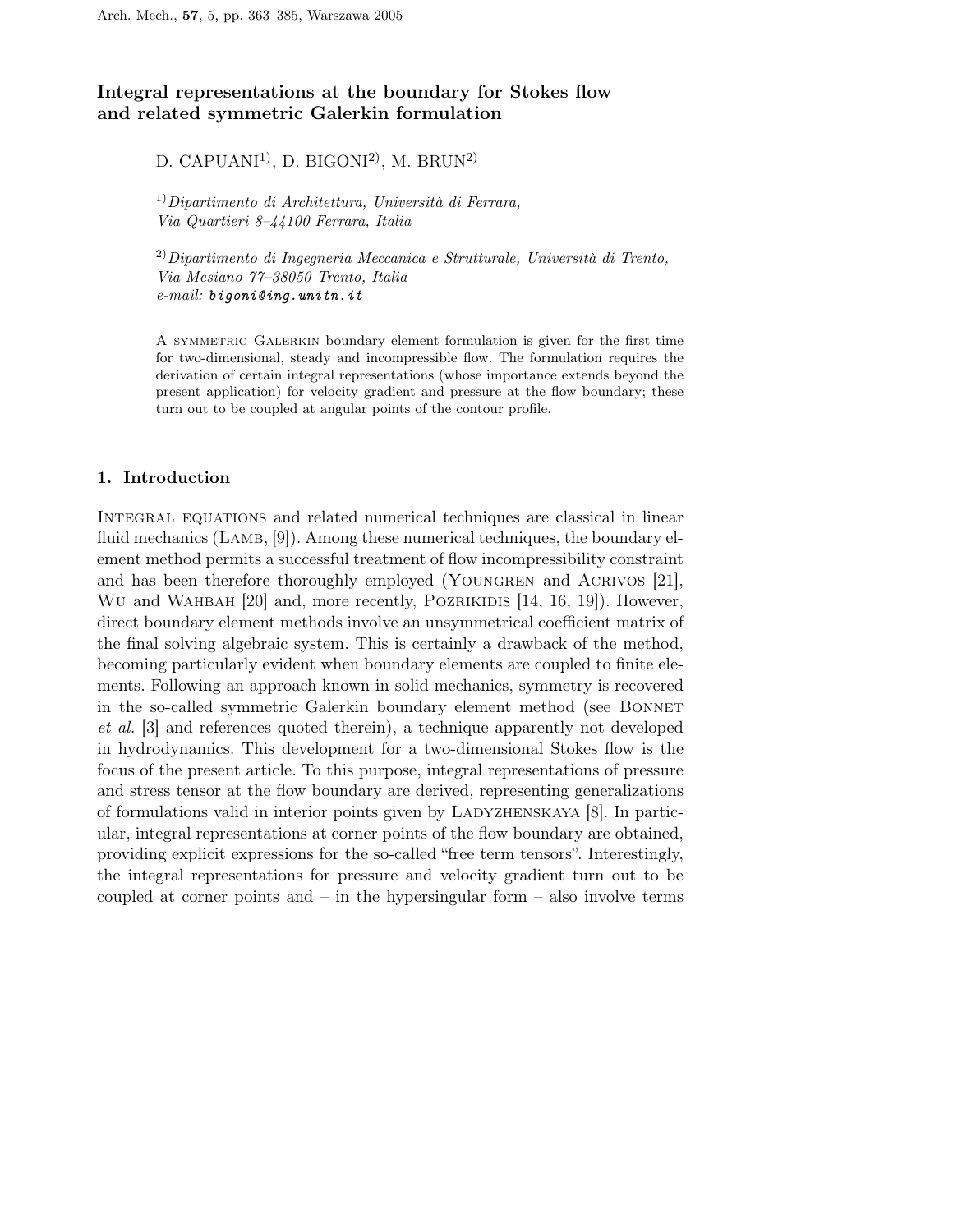depending on the boundary curvatures at the corner. Analysis of corner points is believed to be relevant in relation to a number of problems in Stokes flow: for instance, flow past non-smooth rigid particles (PAKDEL AND  $\text{KM}$  [12]) or cusp formation at fluid interfaces (POZRIKIDIS  $[17, 18]$ ). In the special case of smooth boundary (the so-called "Lyapunov surfaces"), the equations de-couple and the integral formulations obtained by POZRIKIDIS [19] and by LIRON and BARTA [10] are recovered, respectively, when the boundary conditions model a gas bubble in a viscous liquid and when the boundary conditions pertain to flow past a rigid particle of arbitrary shape. The obtained integral equations are finally employed to establish, apparently for the first time, a symmetric Galerkin formulation for the Stokes flow. A few examples concluding the paper show possible advantages of the proposed method.

### 2. Basic equations

Two-dimensional viscous flow at small Reynold's number is considered, so that unsteady and inertial forces are negligible. For simplicity, body forces are also not included and reference is made to a two-dimensional domain  $\Omega$  of boundary  $\partial\Omega$ . This boundary may correspond to a particle or a bubble of arbitrary shape in an infinite flow or to a domain, such as for instance a rectangular cavity, confining the flow. The boundary  $\partial\Omega$  is divided into two non-overlapping portions  $\partial \Omega_u$  and  $\partial \Omega_f$  where velocities and tractions are prescribed; for simplicity, slip on fluid-solid interfaces or interfaces with involved mechanical properties (Pozrikidis [15] are not considered.

Denoting by **u** and  $p$  the velocity and the pressure in the fluid, the linear equations for Stokes flow are

(2.1) 
$$
\operatorname{div} \mathbf{u} = 0, \quad -\nabla p + \mu \Delta \mathbf{u} = \mathbf{0},
$$

and at a point in the fluid, the stress tensor is given by

(2.2) 
$$
\sigma = -p\mathbf{I} + 2\mu (\nabla \mathbf{u})_{\text{sym}},
$$

where  $(\cdot)_{\text{sym}}$  denotes the symmetric part of a tensor.

With reference to two orthogonal coordinate axes singled out by the unit vectors  $e^g$ , the two-dimensional free-space Green's function set  $\{u^g, p^g\}$ , collecting the Stokeslet  $\mathbf{u}^g$  and the associated pressure  $p^g$  (with the index g taking the values 1 and 2), is

(2.3) 
$$
\mathbf{u}^g = -\frac{1}{4\pi\mu} \left( \mathbf{e}^g \ln r - \frac{r_g}{r^2} \mathbf{r} \right), \qquad p^g = \frac{1}{2\pi} \frac{r_g}{r^2}
$$

where  $\mathbf{r} = \mathbf{x} - \mathbf{y}$  and  $r = |\mathbf{r}|$ . The Green's function set (2.3) satisfies the equations

(2.4) 
$$
\operatorname{div} \mathbf{u}^g = 0, \quad \mu \Delta \mathbf{u}^g(\mathbf{x}, \mathbf{y}) - \nabla p^g(\mathbf{x}, \mathbf{y}) + \delta(\mathbf{x} - \mathbf{y}) \mathbf{e}^g = \mathbf{0},
$$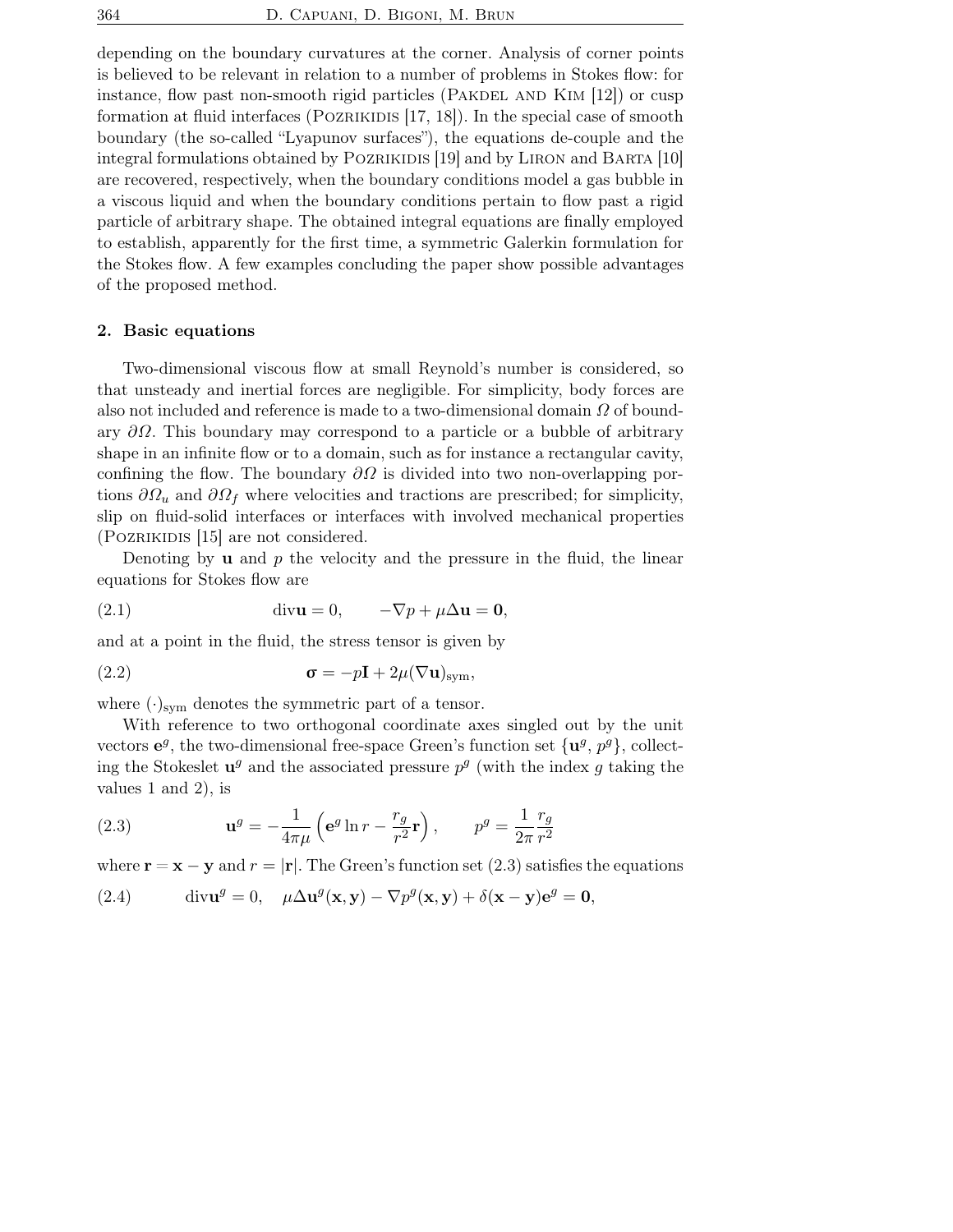where  $\delta(\mathbf{x} - \mathbf{y})$  is the Dirac delta function,  $e_i^g = \delta_{ig}$  ( $\delta_{ig}$  is the Kronecker delta) and all differentiations are carried out with respect to the variable x, while y denotes the point where the concentrated force is applied. Note that – unless otherwise stated – differentiations are to be understood always in this sense throughout this paper. According to Eq.  $(2.2)$ , the stress tensor  $\sigma<sup>g</sup>$  associated to the fundamental solution (2.3) is given by:

(2.5) 
$$
\boldsymbol{\sigma}^g = -\frac{1}{\pi} \frac{r_g}{r^4} \mathbf{r} \otimes \mathbf{r},
$$

where we use the standard notation  $(\mathbf{a} \otimes \mathbf{b})_{ij} = a_i b_j$ , for every vector **a** and **b**.

The boundary integral equations for velocity and pressure are (LADYZHEN- $SKAYA [8])^{1}$ 

(2.6) 
$$
u_g(\mathbf{y}) = \alpha u_g^{\infty}(\mathbf{y}) - \int \mathbf{u}^g(\mathbf{x}, \mathbf{y}) \cdot \boldsymbol{\sigma} \mathbf{n} \, dl_x + \int \mathbf{u} \cdot \boldsymbol{\sigma}^g(\mathbf{x}, \mathbf{y}) \mathbf{n} \, dl_x,
$$

(2.7) 
$$
p(\mathbf{y}) = \alpha p^{\infty}(\mathbf{y}) + \int_{\partial \Omega} (\sigma \mathbf{n})_g p^g(\mathbf{x}, \mathbf{y}) dl_x - 2\mu \int_{\partial \Omega} u_g \nabla p^g(\mathbf{x}, \mathbf{y}) \cdot \mathbf{n} dl_x,
$$

where a dot denotes scalar product of two vectors,  $(\sigma n)_g = \sigma_{gk} n_k$ , in which n is the unit inward normal to  $\partial\Omega$  (pointing into the fluid). The fields  $u_g^{\infty}$  and  $p^{\infty}$ are the velocity and pressure of the incident flow, so that  $\alpha = 0$  for a flow in a bounded domain or  $\alpha = 1$  for flow past a bubble or a rigid particle.

The gradient of Green's pressure in Eq. (2.7) is

(2.8) 
$$
\nabla p^g = \frac{1}{2\pi r^2} \left( \mathbf{e}^g - 2\frac{r_g}{r^2} \mathbf{r} \right).
$$

The velocity gradient for interior points can be derived from Eq. (2.6) as

(2.9) 
$$
u_{g,k}(\mathbf{y}) = \alpha u_{g,k}^{\infty}(\mathbf{y}) + \int_{\partial\Omega} \mathbf{u}_{,k}^{g}(\mathbf{x}, \mathbf{y}) \cdot \boldsymbol{\sigma}^{g} \mathbf{n} \, dl_x - \int_{\partial\Omega} \mathbf{u} \cdot \boldsymbol{\sigma}_{,k}^{g}(\mathbf{x}, \mathbf{y}) \mathbf{n} \, dl_x,
$$

where

(2.10) 
$$
\mathbf{u}_{,k}^{g} = -\frac{1}{4\pi\mu r^2} \left( r_k \mathbf{e}^g - \delta_{gk} \mathbf{r} - r_g \mathbf{e}^k + 2 \frac{r_g r_k}{r^2} \mathbf{r} \right),
$$

(2.11) 
$$
\boldsymbol{\sigma}_{,k}^g = -\frac{1}{\pi r^4} \left( r_g \,\mathbf{e}^k \otimes \mathbf{r} + r_g \,\mathbf{r} \otimes \mathbf{e}^k + \delta_{gk} \,\mathbf{r} \otimes \mathbf{r} - 4 \frac{r_g \, r_k}{r^2} \mathbf{r} \otimes \mathbf{r} \right).
$$

 $1)$ A derivation of both equations has been given by BIGONI and CAPUANI [1] in a more general context, with a notation different from that employed in the present article.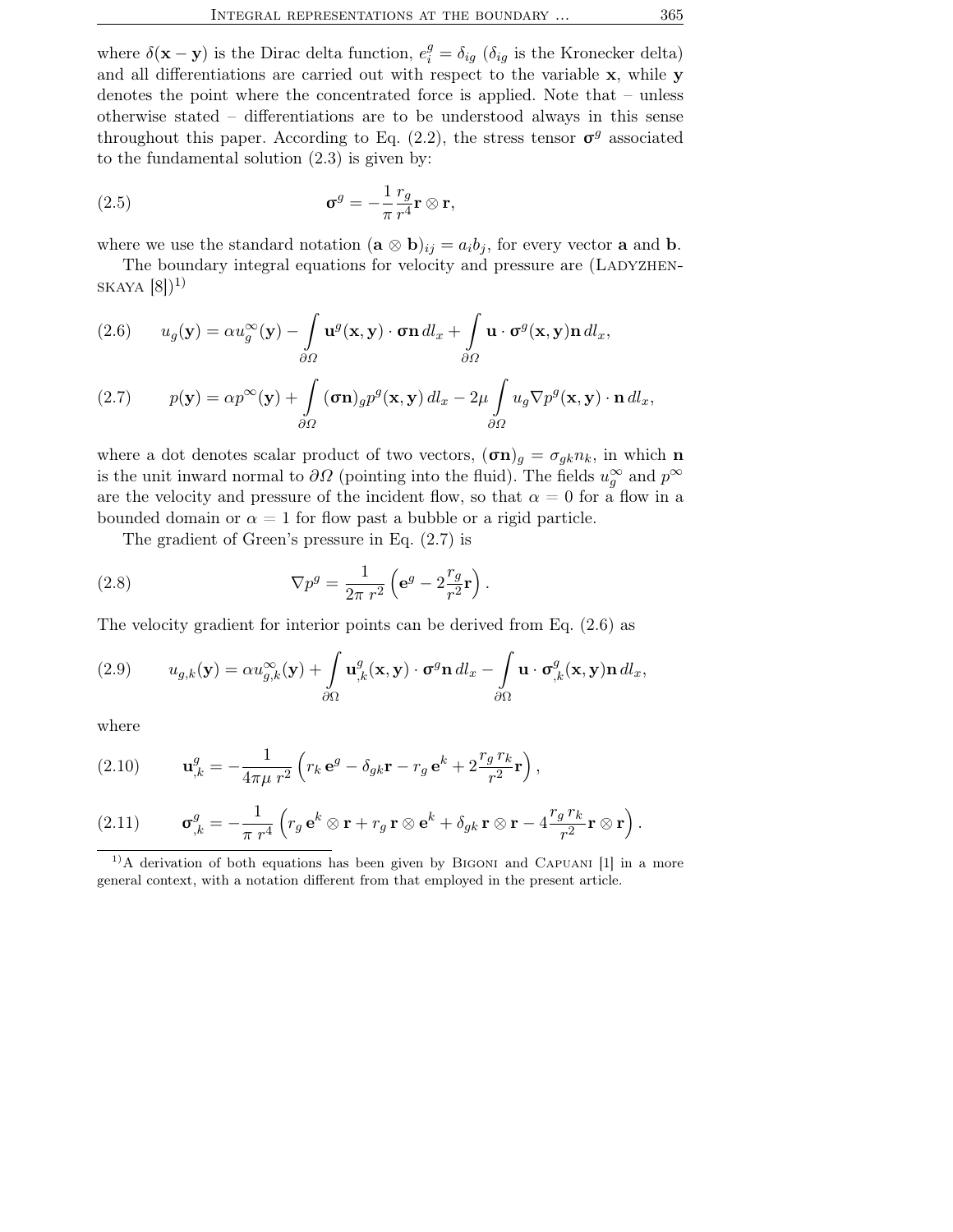### 3. Integral representations at the boundary

The velocity field at the boundary can be obtained from Eq. (2.6) moving the source point y on the boundary  $\partial\Omega$ , considering the integration contours sketched in Fig. 1 and taking the limit for  $\varepsilon \to 0$  (and for  $\rho \to \infty$  in the case of flow past a particle). Correspondingly,

(3.1) 
$$
C_i^g u_i(\mathbf{y}) = \alpha u_g^{\infty}(\mathbf{y}) - \int \mathbf{u}^g(\mathbf{x}, \mathbf{y}) \cdot \boldsymbol{\sigma} \mathbf{n} \, d l_x + \int \limits_{\partial \Omega} \mathbf{u} \cdot \boldsymbol{\sigma}^g(\mathbf{x}, \mathbf{y}) \mathbf{n} \, d l_x,
$$

where PV denotes the Cauchy principal value and the C-matrix is defined as

(3.2) 
$$
C_i^g = -\lim_{\varepsilon \to 0} \int_{\Gamma_{\varepsilon}} (\sigma^g \mathbf{n})_i dl_x = \alpha \delta_{gi} + \int_{\partial \Omega} (\sigma^g \mathbf{n})_i dl_x,
$$



Fig. 1. Geometry of the problem and employed contours; a) Flow within a closed boundary; b) detail of geometry a) near the corner point  $\mathbf{y}$ ; c) flow within an unbounded domain; d) detail of geometry c) near the corner point y.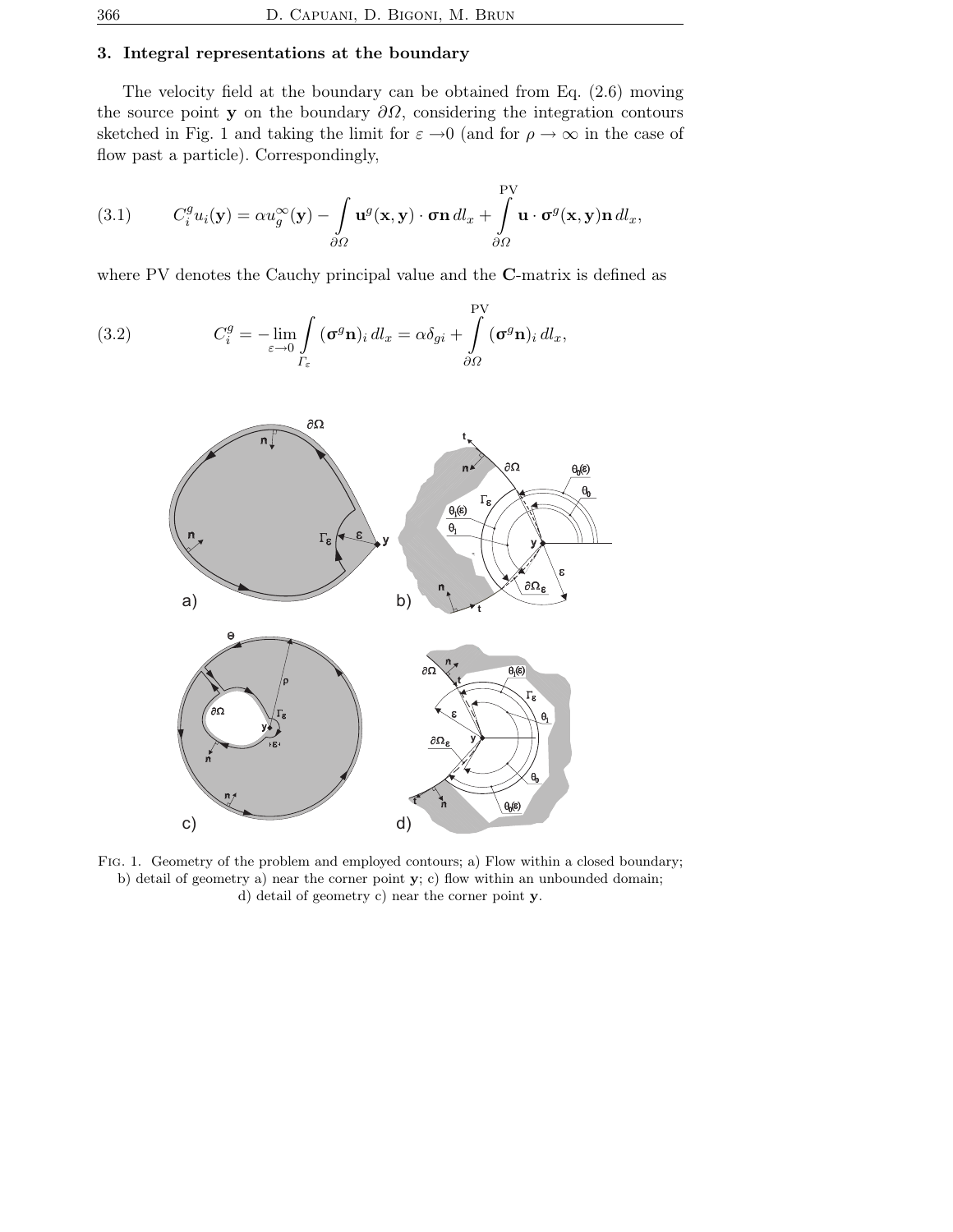in which  $\Gamma_{\varepsilon}$  is the intersection of the circle of radius  $\varepsilon$  centered at y with the region occupied by the fluid, and the inward unit normal n points towards the fluid<sup>2)</sup>. Using Eq.  $(2.5)$  we get the second-order free-term tensor

(3.3) 
$$
\mathbf{C} = \frac{1}{2\pi} \bigg[ (\theta_1 - \theta_0) \mathbf{I} - (\mathbf{n}(\theta_1) \otimes \mathbf{t}(\theta_1))_{\text{sym}} + (\mathbf{n}(\theta_0) \otimes \mathbf{t}(\theta_0))_{\text{sym}} \bigg],
$$

where  $\mathbf{t}(\theta)$  is the unit tangent vector (note that a counterclockwise rotation is needed to superpose **t** on **n**), and  $\theta_0$  and  $\theta_1$  are the angular coordinates of the half-tangents to the boundary at point **y** (Fig. 1). Note that at a smooth point of the boundary, where  $\theta_1 = \theta_0 + \pi$ , the C-matrix reduces to a multiple of the identity, namely,  $C = (1/2)I$ .

In order to obtain a boundary integral representation for the pressure  $p$ , we note that, for a closed contour not enclosing the singularity point y, the following condition holds:

(3.4) 
$$
\oint \nabla p^{g}(\mathbf{x}, \mathbf{y}) \cdot \mathbf{n}(\mathbf{x}) dl_x = 0.
$$

The derivation here and in the following will be restricted to the case of a domain in an infinite flow (Fig. 1b), whereas the easier situation of the flow confined to a closed domain will be simply stated. An infinite flow u and its corresponding pressure p are decomposed into unperturbed components  $\mathbf{u}^{\infty}$  and  $p^{\infty}$ , that would prevail in the absence of any disturbance, and perturbed components  $\mathbf{u}^D$  and  $p^{\tilde{D}}$ , so that  $\mathbf{u} = \mathbf{u}^{\infty} + \mathbf{u}^D$  and  $p = p^{\infty} + p^{\tilde{D}}$ . As for the perturbed field, applying Eq. (2.7) together with condition (3.4) to the contour shown in Fig. 1b yields

(3.5) 
$$
\int\limits_{\partial\Omega-\partial\Omega_{\varepsilon}+\Gamma_{\varepsilon}+\Theta_{\rho}} \left[ \left( \sigma^{D}\mathbf{n} \right) (\mathbf{x})_{g} p^{g} (\mathbf{x}, \mathbf{y}) -2\mu \nabla p^{g} (\mathbf{x}, \mathbf{y}) \cdot \mathbf{n} (\mathbf{x}) \left( u_{g}^{D} (\mathbf{x}) - u_{g}^{D} (\mathbf{y}) \right) \right] dl_{x} = 0,
$$

where  $\partial\Omega_{\varepsilon}$  is the boundary length intercepted by  $\Gamma_{\varepsilon}$ , and  $\Theta_{\rho}$  is a circle of radius  $\rho$ centered at y (Fig. 1b). Taking the limit for  $\rho$  tending to infinity, considering the relation  $\mathbf{r} = r \mathbf{n}$  and assuming that both  $\mathbf{\sigma}^D(\rho)$  and  $\mathbf{u}^D(\rho)/\rho$  tend to zero in the limit  $\rho \to \infty$ , the integral along  $\Theta_{\rho}$  turns out to vanish. In order to evaluate the integral along  $\Gamma_{\varepsilon}$  in the limit  $\varepsilon \to 0$ , we introduce the first-order and zeroth-order

<sup>2)</sup>It may be interesting to note that employing Eq.  $(3.2)_2$  in Eq.  $(3.1)$  we get a regular- $\text{~i} \text{~i} \text{~i} \text{~i} \text{~i} \text{~i} \text{~i} \text{~i} \text{~i} \text{~i} \text{~i} \text{~j} \text{~j} \text{~j} \text{~j} = - \smallint \limits_{\partial \Omega} \textbf{u}^g(\textbf{x},\textbf{y}) \cdot \textbf{\sigma} \textbf{n} \, d l_x + \smallint \limits_{\partial \Omega} \left[ \textbf{u}(\textbf{x}) - \textbf{u}(\textbf{y}) \right] \cdot \textbf{\sigma}^g(\textbf{x},\textbf{y}) \textbf{n} \, d l_x,$  $\int\limits_{\partial\Omega}\left[\mathbf{u}(\mathbf{x})-\mathbf{u}(\mathbf{y})\right]\cdot\boldsymbol{\sigma}^{g}(\mathbf{x},\mathbf{y})\mathbf{n}\,dl_x,$ holding true for points y lying internally, externally or at the (possibly non-smooth) boundary.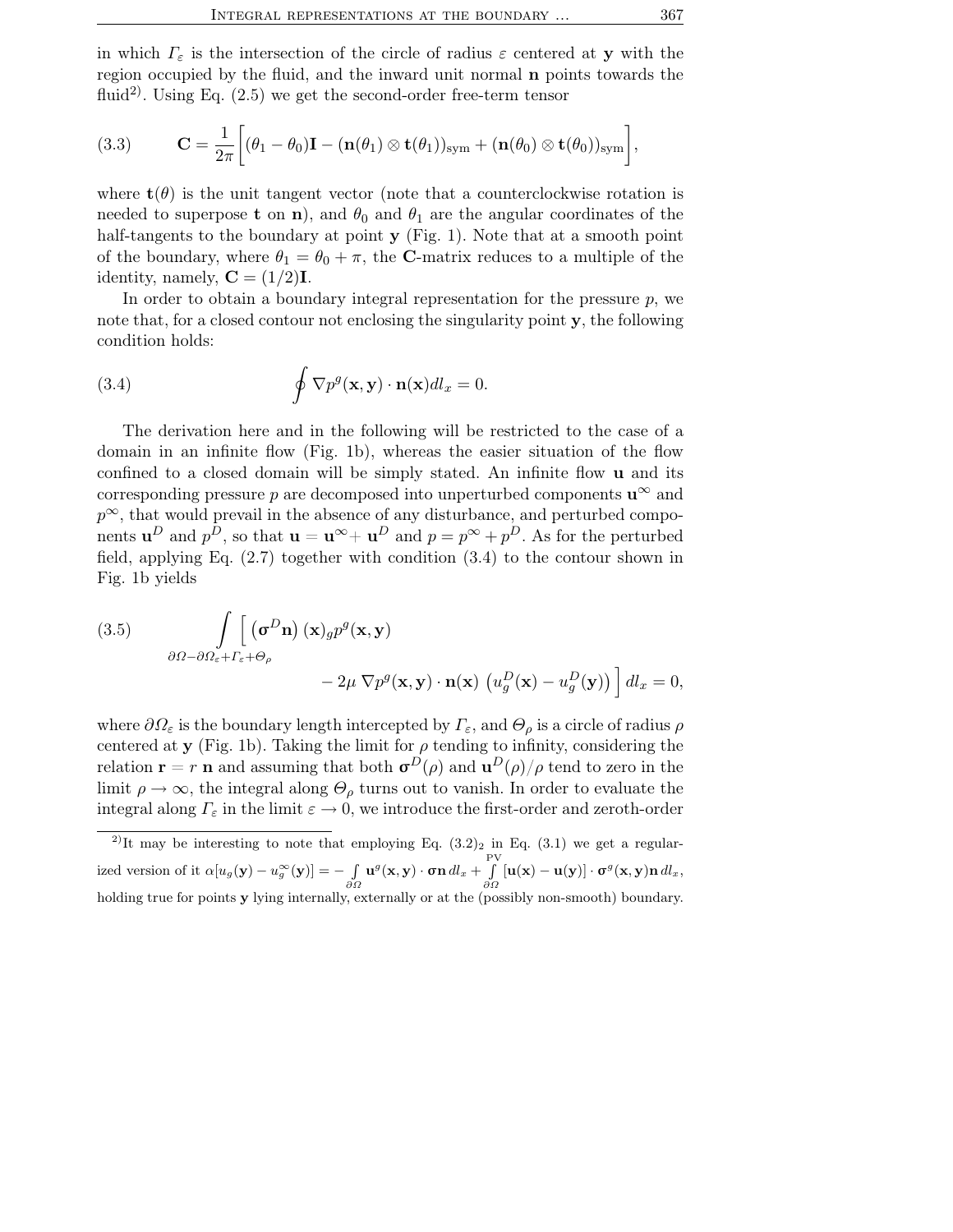series expansions for the velocity  $\mathbf{u}^D(\mathbf{x})$  and the stress  $\mathbf{\sigma}^D(\mathbf{x})$ 

(3.6) 
$$
\mathbf{u}^{D}(\mathbf{x}) - \mathbf{u}^{D}(\mathbf{y}) = \nabla \mathbf{u}^{D}(\mathbf{y})(\mathbf{x} - \mathbf{y}) + o(|\mathbf{x} - \mathbf{y}|^{2}),
$$

$$
\sigma^{D}(\mathbf{x}) = \sigma^{D}(\mathbf{y}) + o(|\mathbf{x} - \mathbf{y}|).
$$

Using Eqs. (3.6) and taking the limit  $\varepsilon \to 0$ , Eq. (3.5) can be re-written as

(3.7) 
$$
\frac{\theta_1 - \theta_0}{2\pi} p^D(\mathbf{y}) - 2\mu \mathbf{C} \cdot \nabla \mathbf{u}^D(\mathbf{y})
$$

$$
= \int_{\partial\Omega} (\sigma^D \mathbf{n})_g p^g dl_x - 2\mu \int_{\partial\Omega} \nabla p^g \cdot \mathbf{n} \left( u_g^D(\mathbf{x}) - u_g^D(\mathbf{y}) \right) dl_x,
$$

where  $C$  is defined by Eq.  $(3.3)$ .

The unperturbed field  $p^{\infty}$  is now analyzed, considering a contour enclosing the inclusion and excluding the point y through a circle of radius  $\varepsilon$ . Writing the analogue of the Eq. (3.5) for the unperturbed fields and for the considered contour, gives in the limit  $\varepsilon \to 0$ 

(3.8) 
$$
\begin{aligned}\n\left(\frac{\theta_1 - \theta_0}{2\pi} - 1\right) p^{\infty}(\mathbf{y}) - 2\mu \mathbf{C} \cdot \nabla \mathbf{u}^{\infty}(\mathbf{y}) \\
= \int_{\partial\Omega} (\mathbf{\sigma}^{\infty} \mathbf{n})_g p^g \, dl_x - 2\mu \int_{\partial\Omega} \nabla p^g \cdot \mathbf{n} \left(u_g^{\infty}(\mathbf{x}) - u_g^{\infty}(\mathbf{y})\right) dl_x,\n\end{aligned}
$$

so that summing to (3.6) yields

(3.9) 
$$
\frac{\theta_1 - \theta_0}{2\pi} p(\mathbf{y}) - 2\mu \mathbf{C} \cdot \nabla \mathbf{u}(\mathbf{y})
$$

$$
= \alpha p^{\infty}(\mathbf{y}) + \int_{\partial \Omega} \left( \sigma \mathbf{n} \right)_{g} p^g \, dl_x - 2\mu \int_{\partial \Omega} \nabla p^g \cdot \mathbf{n} \left( u_g(\mathbf{x}) - u_g(\mathbf{y}) \right) dl_x,
$$

a formula that has been obtained for  $\alpha = 1$  and that, for  $\alpha = 0$ , reduces to the case of flow confined to a finite domain.

Equation  $(3.9)$  is the integral equation representing the pressure  $p$  at points of the boundary. In this equation, the boundary values of  $p$  are coupled with those of the velocity gradient but, at smooth points of the contour, where  $\theta_1 - \theta_0 = \pi$ and  $\mathbf{C} = (1/2)\mathbf{I}$ , the integral equation simplifies to

(3.10) 
$$
\frac{1}{2}p(\mathbf{y}) = \alpha p^{\infty}(\mathbf{y}) + \int_{\partial\Omega}^{PV} (\sigma \mathbf{n})_g p^g dl_x - 2\mu \int_{\partial\Omega}^{PV} \nabla p^g \cdot \mathbf{n} \left( u_g(\mathbf{x}) - u_g(\mathbf{y}) \right) dl_x.
$$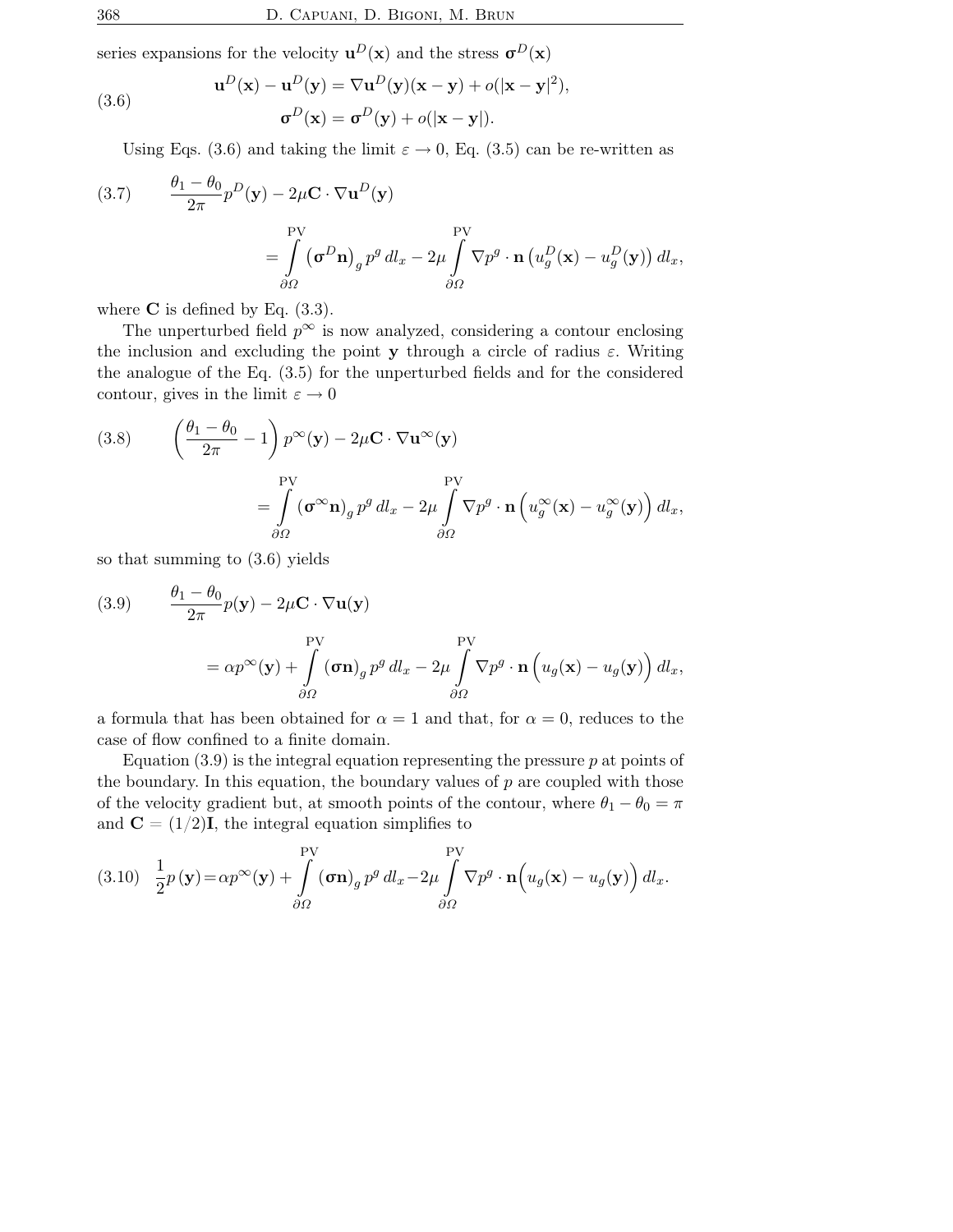Note that when  $\partial\Omega$  represents the boundary of a bubble, the traction is given by

(3.11) 
$$
\boldsymbol{\sigma}\mathbf{n} = (-p_B + \gamma \kappa)\mathbf{n},
$$

where  $p_B$  is the pressure,  $\gamma$  the surface tension and  $\kappa$  is the curvature of the bubble, so that condition (3.10) becomes equivalent to the integral equation obtained by POZRIKIDIS [19] (see Appendix A). Moreover, when  $\partial\Omega$  represents the boundary of a rigid inclusion, the term due to the gradient of the Stokeslet pressure vanishes and a boundary equation implicitly derived by Liron and Barta [10] is recovered (see Appendix B).

An alternative form of (3.9) involving hypersingular integrals will be useful later and is simply obtained as follows. Considering the contour reported in Fig. 1b, we obtain when  $\rho \to \infty$ 

(3.12) 
$$
\int_{\partial\Omega-\partial\Omega_{\varepsilon}+\Gamma_{\varepsilon}+\Theta_{\rho}} \nabla p^g(\mathbf{x}, \mathbf{y}) \cdot \mathbf{n}(\mathbf{x}) \, d l_x = \int_{\partial\Omega-\partial\Omega_{\varepsilon}} \nabla p^g(\mathbf{x}, \mathbf{y}) \cdot \mathbf{n}(\mathbf{x}) \, d l_x - \frac{1}{2\pi\varepsilon} \int_{\theta_0(\varepsilon)}^{\theta_1(\varepsilon)} n_g(\theta) \, d\theta = 0,
$$

where  $\theta_0(\varepsilon)$  and  $\theta_1(\varepsilon)$  are the angles singling out the initial and final edges of the arc  $\Gamma_{\varepsilon}$  (Fig. 1). A Taylor series expansion of the integral yields

(3.13) 
$$
\int_{\theta_0(\varepsilon)}^{\theta_1(\varepsilon)} \mathbf{n}(\theta) d\theta = \mathbf{n}(\theta_1) + \mathbf{n}(\theta_0) - \varepsilon[\theta'_1(0)\mathbf{t}(\theta_1) + \theta'_0(0)\mathbf{t}(\theta_0)] + O(\varepsilon^2),
$$

where  $\theta_0 = \theta_0(0)$  and  $\theta_1 = \theta_1(0)$  are the angular coordinates of the half-tangents to the boundary at point  $\mathbf{y}$  (Fig. 1) and a prime denotes differentiation with respect to the argument. In the limit  $\varepsilon \to 0$ , we obtain

(3.14) 
$$
\int_{\partial\Omega}^{\text{FP}} \nabla p^g \cdot \mathbf{n} \, dl_x = -\frac{1}{2\pi} [\theta'_1(0) t_g(\theta_1) + \theta'_0(0) t_g(\theta_0)],
$$

where FP denotes the Hadamard finite part of the integral (Courant and HILBERT,  $[4]$ ). Employing  $(3.14)$  in  $(3.9)$  we arrive at the expression

(3.15) 
$$
\frac{\theta_1 - \theta_0}{2\pi} p(\mathbf{y}) - 2\mu \mathbf{C} \cdot \nabla \mathbf{u}(\mathbf{y}) + \frac{\mu}{\pi} \left[ \theta'_1(0) \mathbf{t}(\theta_1) + \theta'_0(0) \mathbf{t}(\theta_0) \right] \cdot \mathbf{u}(\mathbf{y})
$$

$$
= \alpha p^{\infty}(\mathbf{y}) + \int_{\partial \Omega} (\mathbf{\sigma} \mathbf{n})_g p^g \, dl_x - 2\mu \int_{\partial \Omega} \nabla p^g \cdot \mathbf{n} \, u_g \, dl_x.
$$

Note that in the case of piecewise linear boundary  $\theta_1'$  $'_{1}(0) = \theta'_{0}$  $'_{0}(0)=0.$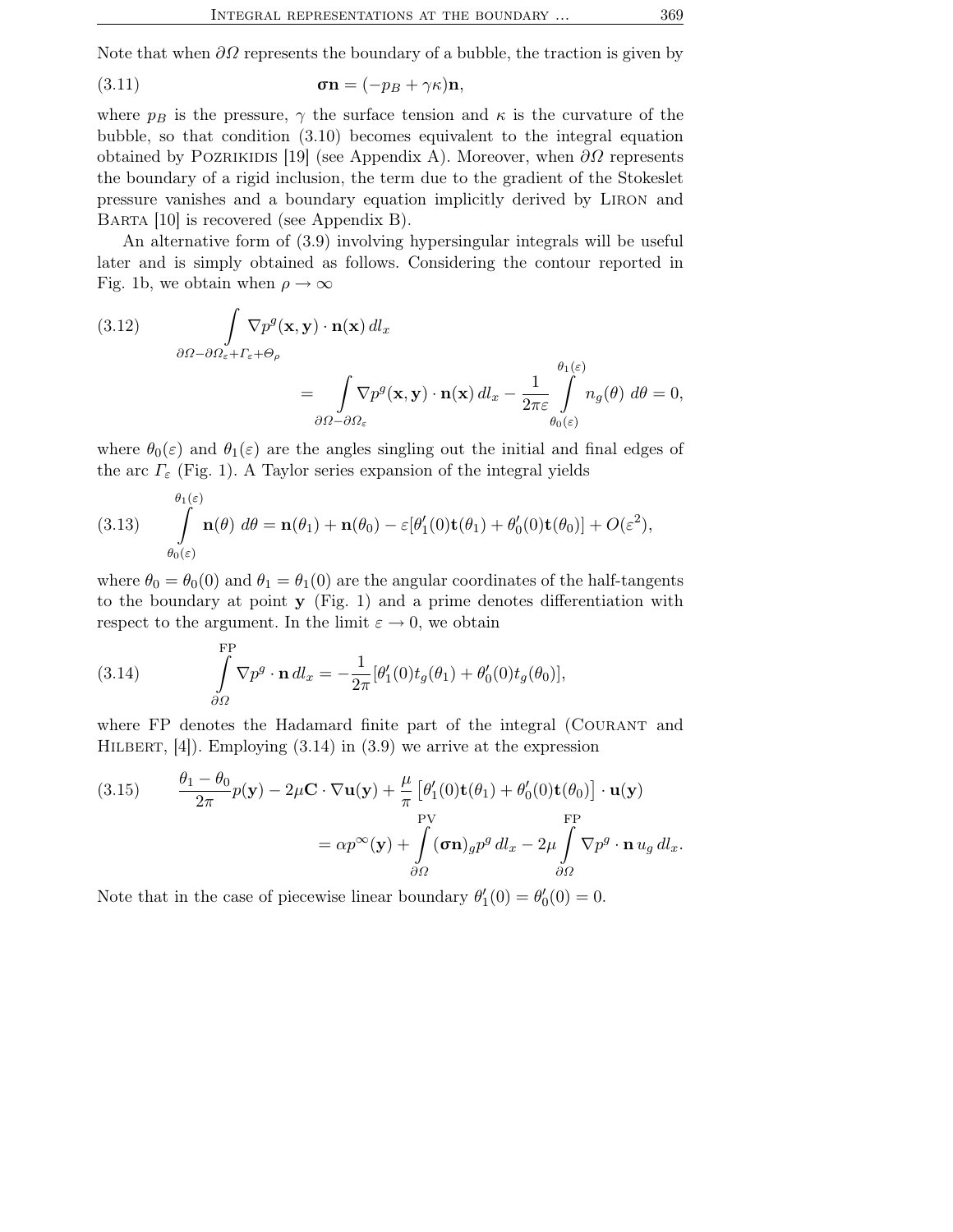For a smooth boundary, where  $\theta_1 - \theta_0 = \pi$ ,  $\theta'_1$  $l'_1(0) = -\theta'_0$  $\mathbf{t}'_0(0)$  and  $\mathbf{t}(\theta_1) = \mathbf{t}(\theta_0),$ we get

(3.16) 
$$
\frac{1}{2}p(\mathbf{y}) = \alpha p^{\infty}(\mathbf{y}) + \int_{\partial\Omega}^{PV} (\sigma \mathbf{n})_g p^g dl_x - 2\mu \int_{\partial\Omega} \nabla p^g \cdot \mathbf{n} u_g dl_x,
$$

which is an alternative to (3.10), involving a hypersingular kernel.

An integral equation for the velocity gradient at boundary points can be obtained starting from Eq. (2.9). In particular, we begin noting that for a closed contour not enclosing the singularity point y, the following condition holds:

(3.17) 
$$
\oint \sigma_{,k}^g(\mathbf{x}, \mathbf{y}) \mathbf{n}(\mathbf{x}) dl_x = \mathbf{0}.
$$

Restricting the derivation to the case of infinite flow past a particle, applying Eq. (2.9) and taking into account Eq. (3.17), we get for the perturbed and unperturbed fields

(3.18) 
$$
\int\limits_{\partial\Omega-\partial\Omega_{\varepsilon}+\Gamma_{\varepsilon}+\Theta_{\rho}} \left[\boldsymbol{\sigma}^D \mathbf{n}\cdot \mathbf{u}^g_{,k} - \boldsymbol{\sigma}^g_{,k} \mathbf{n}\cdot (\mathbf{u}^D(\mathbf{x}) - \mathbf{u}^D(\mathbf{y}))\right] \, dl_x = 0,
$$

(3.19) 
$$
\int_{\partial \Omega - \partial \Omega_{\varepsilon} + \Gamma_{\varepsilon}} \left[ \sigma^{\infty} \mathbf{n} \cdot \mathbf{u}_{,k}^{g} - \sigma_{,k}^{g} \mathbf{n} \cdot (\mathbf{u}^{\infty}(\mathbf{x}) - \mathbf{u}^{\infty}(\mathbf{y})) \right] dl_{x} = 0,
$$

where, according to expressions  $(2.3)_1$  and  $(2.5)$ ,  $\mathbf{u}_{k}^{g}$  and  $\boldsymbol{\sigma}_{k}^{g}$  are singular as  $1/r$ and  $1/r^2$  respectively, when r tends to zero. Following a procedure analogous to that illustrated for the derivation of pressure representation and taking the limits for  $\rho \to \infty$  and  $\varepsilon \to 0$ , the combination of Eqs. (3.18)–(3.19) gives

(3.20) 
$$
(\mathbb{H}\nabla\mathbf{u}(\mathbf{y}) + \mathbb{E}\mathbf{D}(\mathbf{y}) + p(\mathbf{y})\mathbf{F})_{gk}
$$

$$
= \alpha u_{g,k}^{\infty}(\mathbf{y}) - \int\limits_{\partial\Omega}^{\text{PV}} \sigma_{,k}^{g} \mathbf{n} \cdot (\mathbf{u}(\mathbf{x}) - \mathbf{u}(\mathbf{y})) \ d l_x + \int\limits_{\partial\Omega}^{\text{PV}} \sigma \mathbf{n} \cdot \mathbf{u}_{,k}^{g} \ d l_x,
$$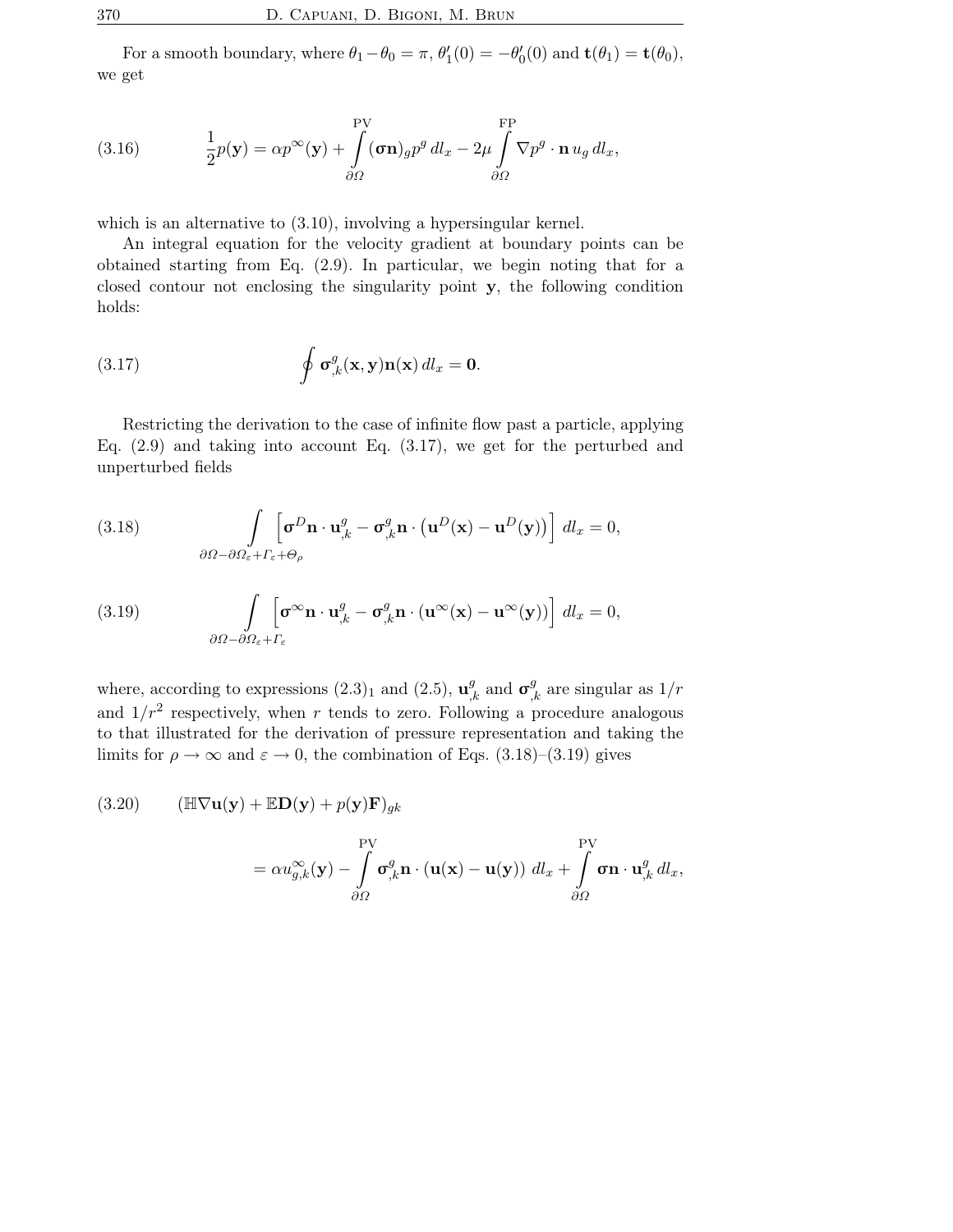where

(3.21) 
$$
\mathbb{H}_{gkim} = \lim_{\varepsilon \to 0} \int_{\Gamma_{\varepsilon}} \sigma_{ij,k}^g n_j (x_m - y_m) \, dl_x,
$$

(3.22) 
$$
\mathbb{E}_{gkim} = -\lim_{\varepsilon \to 0} 2\mu \int_{\Gamma_{\varepsilon}} n_m u_{i,k}^g \, dl_x,
$$

(3.23) 
$$
F_{gk} = -\lim_{\varepsilon \to 0} \int_{\Gamma_{\varepsilon}} \mathbf{n} \cdot \mathbf{u}_{,k}^{g} dl_x,
$$

and D is the rate-of-strain tensor

(3.24) 
$$
\mathbf{D} = \frac{1}{2} (\nabla \mathbf{u} + \nabla \mathbf{u}^T).
$$

Substituting the expressions for the velocity and stress gradients of the Green state given by Eqs. (2.10) and (2.11) and taking into account that  $\mathbf{r} = r\mathbf{n}$  on  $\Gamma_{\varepsilon}$ , Eqs. (3.21)–(3.23) yield

(3.25) 
$$
\mathbb{H}\nabla \mathbf{u} + \mathbb{E}\mathbf{D} = \frac{1}{4} \Big[ \nabla \mathbf{u} \mathbf{C} + \nabla \mathbf{u}^T \mathbf{C} - \mathbf{C} \nabla \mathbf{u} - 5\mathbf{C} \nabla \mathbf{u}^T - 6(\mathbf{C} \cdot \nabla \mathbf{u})\mathbf{I} + 16\mathbb{C} \nabla \mathbf{u} \Big],
$$

(3.26) 
$$
\mathbf{F} = -\frac{\theta_1 - \theta_0}{4\pi \mu} \mathbf{I} + \frac{1}{2\mu} \mathbf{C},
$$

where

(3.27) 
$$
\mathbb{C} = \frac{1}{\pi} \int_{\theta_0}^{\theta_1} \mathbf{n} \otimes \mathbf{n} \otimes \mathbf{n} \otimes \mathbf{n} d\theta.
$$

In the special case of a smooth (Lyapunov) boundary

(3.28) 
$$
\mathbb{C} = \frac{1}{8} \left( \mathbf{I} \otimes \mathbf{I} + 2 \mathbb{S} \right), \qquad \mathbb{E} = \frac{1}{4} \mathbb{S}, \qquad \mathbb{H} = \frac{1}{2} \mathbb{I} - \frac{1}{4} \mathbb{S}, \qquad \mathbf{F} = \mathbf{0},
$$

(where  $\mathbb I$  is the identity and  $\mathbb S$  is the symmetrizing fourth-order tensor) so that Eq. (3.20) reduces to

(3.29) 
$$
\frac{1}{2}u_{g,k}(\mathbf{y}) = \alpha u_{g,k}^{\infty}(\mathbf{y}) - \int_{\partial\Omega} \mathbf{\sigma}_{,k}^{g} \mathbf{n} \cdot (\mathbf{u}(\mathbf{x}) - \mathbf{u}(\mathbf{y})) \, dl_x + \int_{\partial\Omega} \mathbf{\sigma} \mathbf{n} \cdot \mathbf{u}_{,k}^{g} \, dl_x.
$$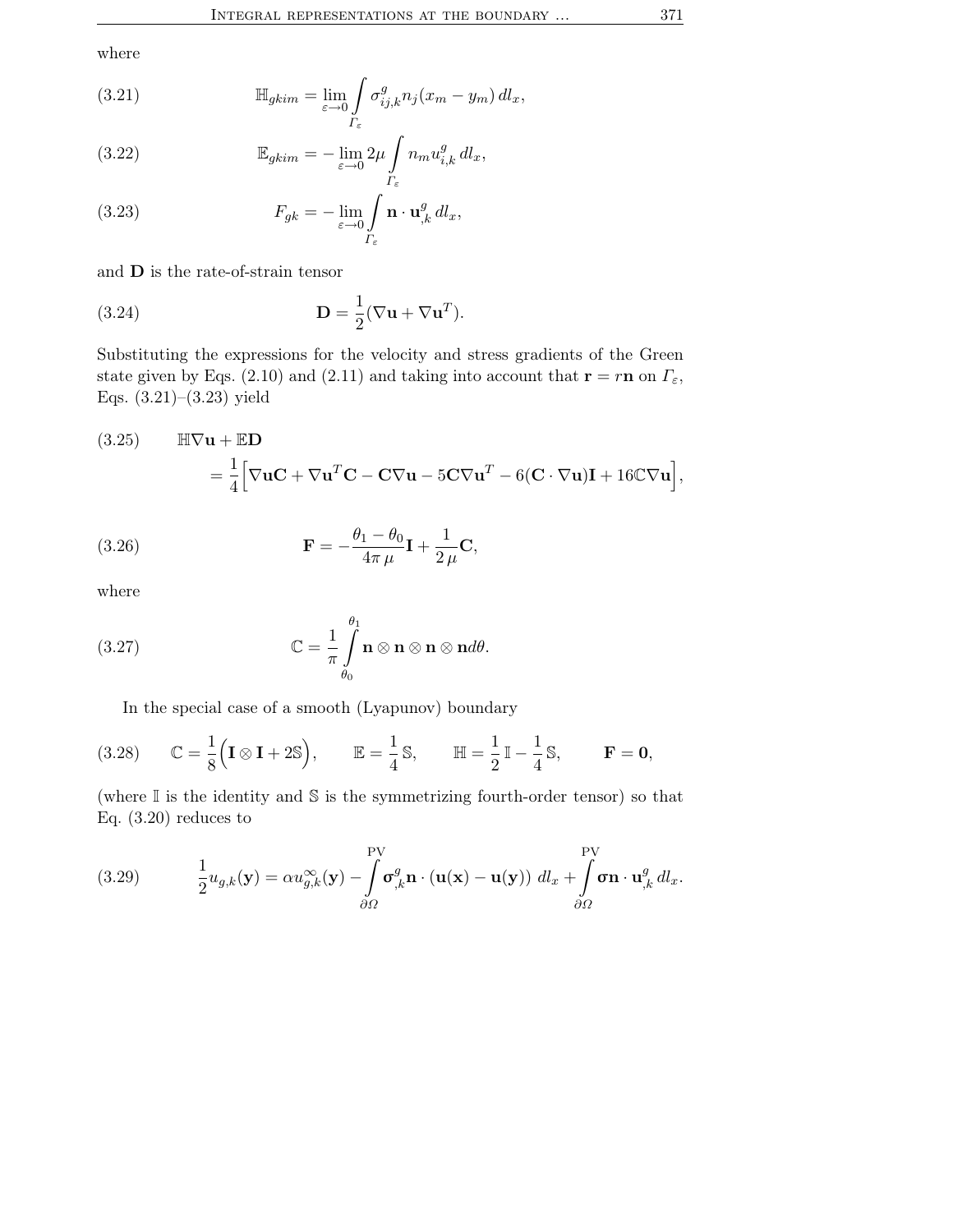By means of Eqs.  $(3.10)$  and  $(3.29)$ , the constitutive Eq.  $(2.2)$  provides the boundary integral representation for the stress

(3.30) 
$$
\frac{1}{2} \sigma_{gk} (\mathbf{y}) = \sigma_{gk}^{\infty} (\mathbf{y}) + \int_{\partial \Omega} (\mathbf{\sigma}^g \mathbf{\sigma} \mathbf{n})_k dl_x
$$

$$
- \mu \int_{\partial \Omega} \left[ (\mathbf{u}(\mathbf{x}) - \mathbf{u}(\mathbf{y})) \cdot (\mathbf{\sigma}_{,k}^g + \mathbf{\sigma}_{,g}^k) \mathbf{n} + 2 \delta_{gk} (\mathbf{u}(\mathbf{x}) - \mathbf{u}(\mathbf{y}))_i \nabla p^i \cdot \mathbf{n} \right] dl_x.
$$

In the special case of flow past a particle, the second integral in (3.30) vanishes and Eq. (3.30) reduces to a two-dimensional version of that obtained by Liron and Barta [10] for three-dimensional flow (see Appendix B).

An alternative form of Eq. (3.20), involving hypersingular integrals, can be obtained considering the contour shown Fig. 1c and taking the limit for  $\rho \to \infty$ , so that

(3.31) 
$$
\int_{\partial\Omega-\partial\Omega_{\varepsilon}} \sigma_{,k}^{g}(\mathbf{x}, \mathbf{y}) \mathbf{n}(\mathbf{x}) dl_{x} + \frac{1}{\pi \varepsilon} \int_{\theta_{0}(\varepsilon)}^{\theta_{1}(\varepsilon)} \left(n_{g} e^{k} + \delta_{gk} \mathbf{n} - 3n_{g} n_{k} \mathbf{n}\right) d\theta = 0.
$$

Expanding the second integral in a Taylor series, taking the limit for  $\varepsilon \to 0$ , and substituting into Eq. (3.20), lead to

(3.32) 
$$
(\mathcal{B}\mathbf{u}(\mathbf{y}) + \mathbb{H}\nabla\mathbf{u}(\mathbf{y}) + \mathbb{E}\mathbf{D}(\mathbf{y}) + p(\mathbf{y})\mathbf{F})_{gk} = \alpha u_{g,k}^{\infty}(\mathbf{y}) - \int_{\partial\Omega} \sigma_{,k}^{g} \mathbf{n} \cdot \mathbf{u} \, d l_x + \int_{\partial\Omega} \sigma \mathbf{n} \cdot \mathbf{u}_{,k}^{g} \, d l_x,
$$

where

(3.33) 
$$
\mathcal{B} = \frac{1}{\pi} \left[ \theta'_1(0) (\mathbf{t}(\theta_1) \otimes \mathbf{I} + \mathbf{I} \otimes \mathbf{t}(\theta_1) - 3\mathbf{t}(\theta_1) \otimes \mathbf{t}(\theta_1)) + \theta'_0(0) (\mathbf{t}(\theta_0) \otimes \mathbf{I} + \mathbf{I} \otimes \mathbf{t}(\theta_0) + 3\mathbf{t}(\theta_1) \otimes \mathbf{t}(\theta_0) \otimes \mathbf{t}(\theta_0)) \right]
$$

.

The tensors  $\mathcal{B}, \mathbb{C}, \mathbb{H}, \mathbb{E}$  and **F** collect the *free terms* of the integral equation representing the velocity gradient at points on the boundary. Note that  $\beta$  depends on the curvatures of the boundary and vanishes both for a smooth and piecewise rectilinear boundary. This dependence on the curvature has a correspondence in elasticity (GUIGGIANI,  $[6]$ ). At smooth points of the contour, where **F** turns out to be zero, Eq.  $(3.32)$  simplifies as follows:

(3.34) 
$$
\frac{1}{2}u_{g,k}(\mathbf{y}) = \alpha u_{g,k}^{\infty}(\mathbf{y}) - \int_{\partial\Omega} \sigma_{,k}^g \mathbf{n} \cdot \mathbf{u} \, dl_x + \int_{\partial\Omega} \sigma \mathbf{n} \cdot \mathbf{u}_{,k}^g \, dl_x.
$$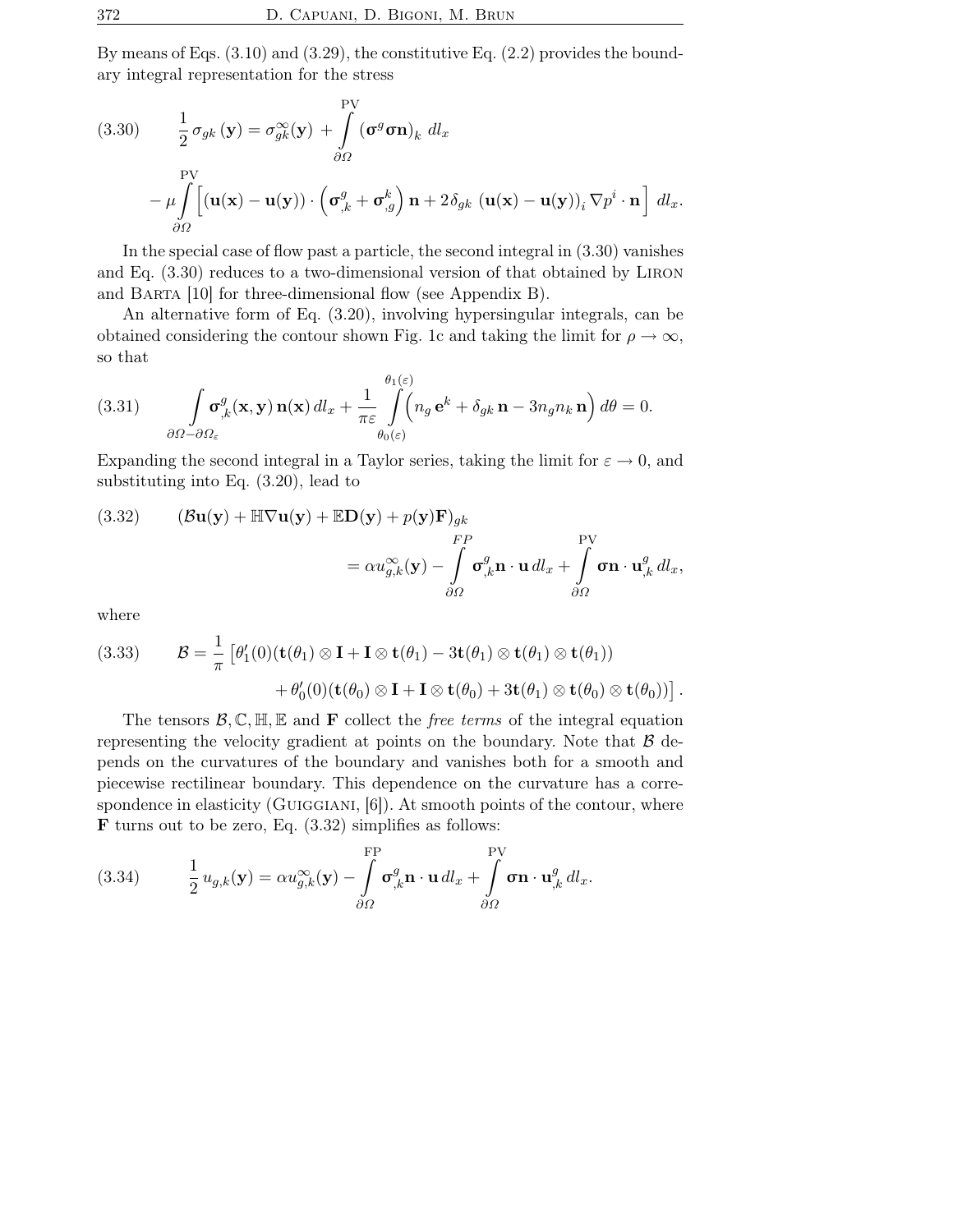Once the velocity gradient and the pressure are given, the integral representation of the stress tensor at smooth points of the boundary follows from Eq.  $(2.2)$ :

(3.35) 
$$
\frac{1}{2}\sigma_{gk}(\mathbf{y}) = \alpha \sigma_{gk}^{\infty}(\mathbf{y}) + \int_{\partial\Omega}^{\text{PV}} (\sigma^g \sigma \mathbf{n})_k \, dl_x \n- \mu \int_{\partial\Omega}^{\text{FP}} \left[ \mathbf{u} \cdot \left( \sigma_{,k}^g + \sigma_{,g}^k \right) \mathbf{n} + 2 \delta_{gk} u_i \nabla p^i \cdot \mathbf{n} \right] \, dl_x.
$$

Equation (3.35) coincides with the analogous known in elasticity (see for instance MANTIC and PARIS [11]) in the special case when Poisson's ratio  $\nu$ becomes equal to 0.5. This circumstance is not surprising, being continuity of the solution with  $\nu$  often expected, but not trivial.

In closure of this section we note that Eqs. (3.34) and (3.35) permit the complete determination of velocity gradient and stress at the boundary when tractions and velocities are here known.

#### 4. A simple example

To illustrate with a simple application the use of boundary integral equations (3.9) and (3.20), we refer here to a geometric situation involving right-angled corners, inclined at  $\theta_0$  with respect to a reference system, singled out by unit vectors  $e_1$  and  $e_2$  (Fig. 2a).



Fig. 2. Geometry of the considered corner a) and of the plane Couette flow b).

In this case, the free-term second-order (3.3) and fourth-order (3.27) tensors become

(4.1) 
$$
\mathbf{C} = \frac{1}{4}\mathbf{I} + \frac{1}{2\pi} \Big[ -\sin 2\theta_0 (\mathbf{e}_1 \otimes \mathbf{e}_1 - \mathbf{e}_2 \otimes \mathbf{e}_2) + \cos 2\theta_0 (\mathbf{e}_1 \otimes \mathbf{e}_2 + \mathbf{e}_2 \otimes \mathbf{e}_1) \Big],
$$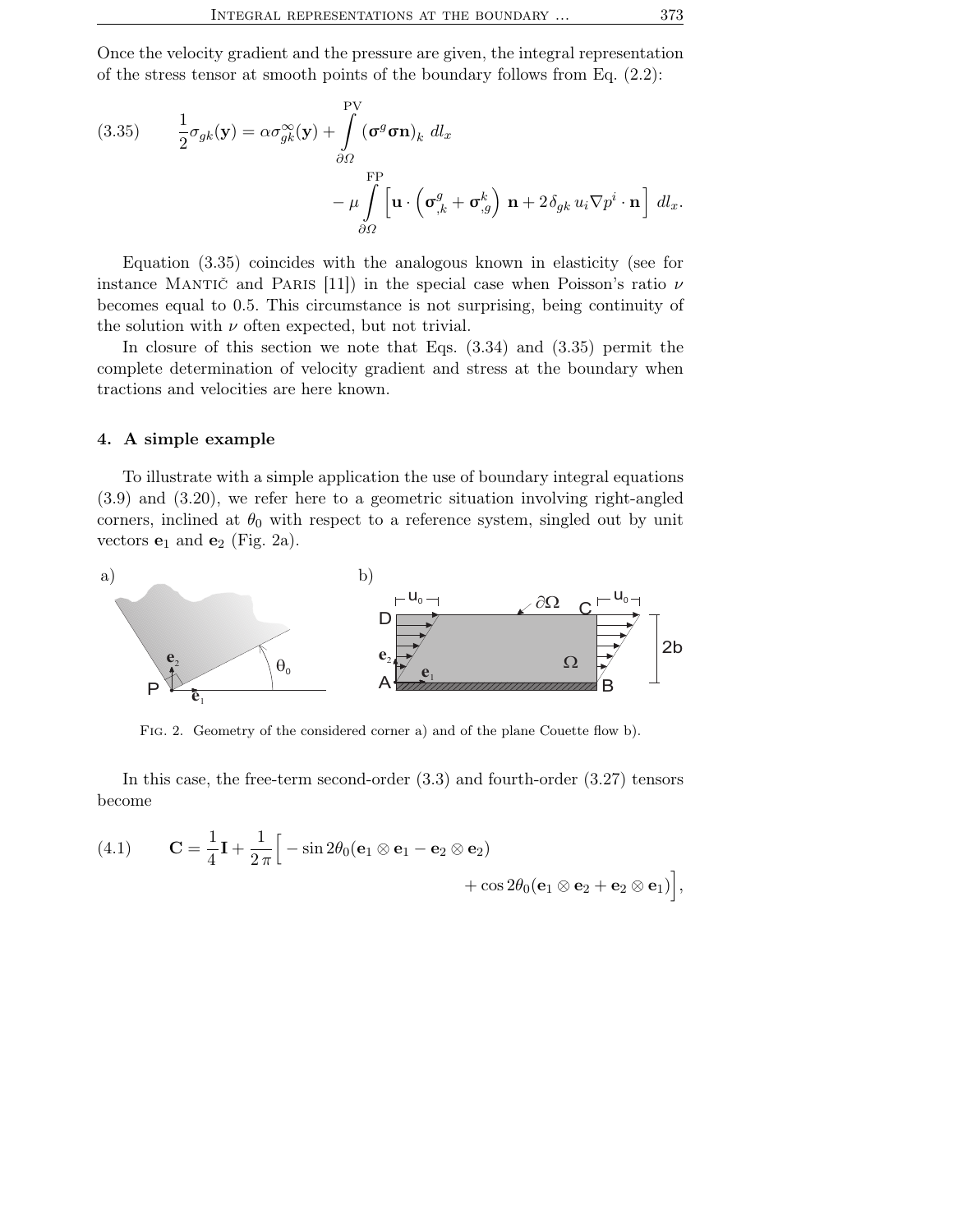and

(4.2) 
$$
\mathbb{C} = \frac{1}{16} \mathbf{I} \otimes \mathbf{I} + \frac{1}{8} \mathbb{S} + \frac{1}{2} \mathbf{I} \otimes \mathbf{C}.
$$

Therefore, the left-hand side of Eq. (3.9) simplifies to

(4.3) 
$$
\frac{1}{4}p + \frac{\mu}{\pi} \Big[ \sin 2\theta_0 (u_{1,1} - u_{2,2}) - \cos 2\theta_0 (u_{1,2} + u_{2,1}) \Big],
$$

whereas the four components of the tensor appearing on the left-hand side of Eq. (3.20) reduce to

$$
(\mathbb{H}\nabla\mathbf{u} + \mathbb{E}\mathbf{D} + p\mathbf{F})_{11} = \frac{1}{4}u_{1,1} - \frac{\cos 2\theta_0}{4\pi}(u_{1,2} - u_{2,1}) - \frac{\sin 2\theta_0}{2\pi}p,
$$
  

$$
(\mathbb{H}\nabla\mathbf{u} + \mathbb{E}\mathbf{D} + p\mathbf{F})_{12} = \frac{1}{4}u_{1,2} + \frac{\cos 2\theta_0}{\pi}u_{1,1} + \frac{\sin 2\theta_0}{4\pi}(u_{1,2} + 3u_{2,1}) + \frac{\cos 2\theta_0}{2\pi}p,
$$

(4.4)

$$
\begin{aligned} (\mathbb{H}\nabla \mathbf{u} + \mathbb{E}\mathbf{D} + p\mathbf{F})_{21} &= \frac{1}{4}u_{2,1} - \frac{\cos 2\theta_0}{\pi}u_{1,1} \\ &- \frac{\sin 2\theta_0}{4\pi} (3u_{1,2} + u_{2,1}) + \frac{\cos 2\theta_0}{2\pi}p, \\ (\mathbb{H}\nabla \mathbf{u} + \mathbb{E}\mathbf{D} + p\mathbf{F})_{22} &= \frac{1}{4}u_{2,2} + \frac{\cos 2\theta_0}{4\pi} (u_{1,2} - u_{2,1}) + \frac{\sin 2\theta_0}{2\pi}p. \end{aligned}
$$

Referring now for simplicity to the plane Couette flow sketched in Fig. 2b, characterized by the velocity field

$$
\mathbf{u} = \frac{u_0 x_2}{2 b} \mathbf{e}_1,
$$

the right-hand sides of Eqs. (3.9) and (3.20) can be integrated at each boundary point. In particular, these equations become at the point A indicated in Fig. 2b)

(4.6)  
\n
$$
\frac{\theta_1 - \theta_0}{2\pi} p - 2\mu \mathbf{C} \cdot \nabla \mathbf{u} = \frac{1}{4} p_0 + \frac{\mu u_0}{2\pi b},
$$
\n
$$
[\mathbb{H} \nabla \mathbf{u} + \mathbb{E} \mathbf{D} + p \mathbf{F}] = \begin{bmatrix} -\frac{u_0}{8\pi b} & \frac{u_0}{8b} \\ 0 & \frac{u_0}{8\pi b} \end{bmatrix} + \frac{p_0}{2\pi} \begin{bmatrix} 0 & 1 \\ 1 & 0 \end{bmatrix},
$$

where the pressure  $p_0$  takes an arbitrary value, uniform in the flow. Now, the expressions (4.3) and (4.4) can be substituted into (4.6) and solved for  $\nabla$ **u** and p, resulting in the expected values  $\nabla \mathbf{u} = u_0/(2b) \mathbf{e}_1 \otimes \mathbf{e}_2$  and  $p = p_0$ .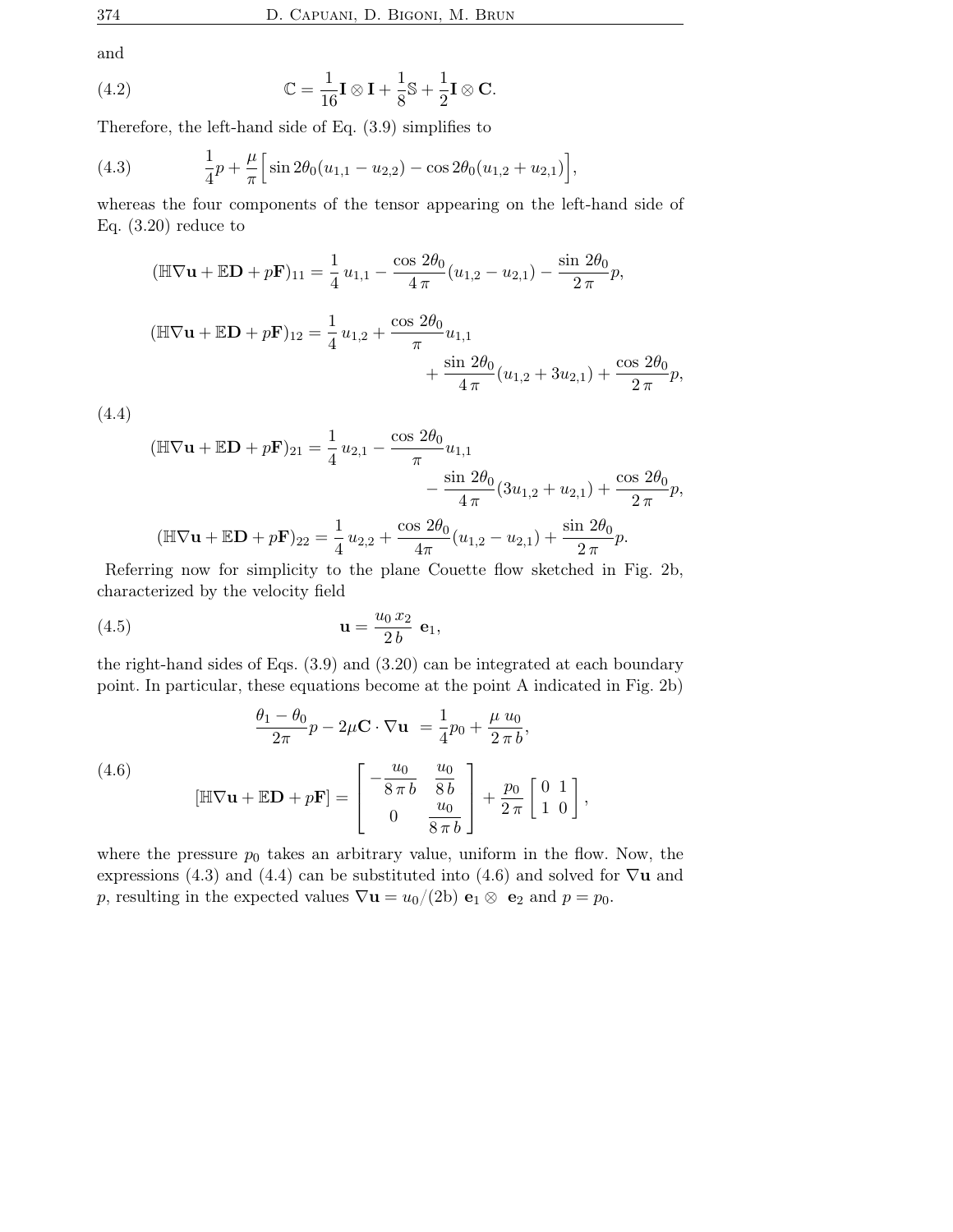## 5. Symmetric formulation of the boundary element method

Owing to Eqs. (3.1) and (3.35), the representations for the velocity u and the traction  $f = \sigma n$  (exerted by the fluid on the boundary) on a Lyapunov boundary are given by:

(5.1) 
$$
\frac{1}{2} u_g(\mathbf{y}) = \alpha u_g^{\infty}(\mathbf{y}) - \int_{\partial \Omega} \mathbf{u}^g \cdot \boldsymbol{\sigma} \mathbf{n} \, dl_x + \int_{\partial \Omega} \mathbf{u} \cdot \boldsymbol{\sigma}^g \mathbf{n} \, dl_x,
$$

(5.2) 
$$
\frac{1}{2} f_g(\mathbf{y}) = \alpha f_g^{\infty}(\mathbf{y}) + \mathbf{n}(\mathbf{y}) \cdot \int_{\partial \Omega} \mathbf{v}^g \mathbf{\sigma} \mathbf{n} \, dl_x
$$

$$
-\mu n_k(\mathbf{y})\int\limits_{\partial\Omega}^{\rm FP}\!\left[\mathbf{u}\cdot\left(\boldsymbol{\sigma}_{,k}^{g}+\boldsymbol{\sigma}_{,g}^{k}\right)\mathbf{n}+2\delta_{gk}u_i\nabla p^i\cdot\mathbf{n}\right]\,dl_x.
$$

It is worth noting that either Eq.  $(5.1)$  or Eq.  $(5.2)$  can be employed to solve any boundary value problem through a collocation technique, thus obtaining in the former case the so-called direct method and, in the latter, the hypersingular boundary element method. In both cases the coefficient matrix of the solving system of algebraic equations is non-symmetric. A way to symmetrize the solving system is obtained below employing a Galerkin approach, in analogy to the methodologies used in solid mechanics (BONNET *et al.* [3]).

Let  $\delta u_g$  and  $\delta f_g$  be virtual velocity and traction fields satisfying the boundary conditions

(5.3) 
$$
\delta u_g = 0, \text{ on } \partial \Omega_u, \quad \delta f_g = 0, \text{ on } \partial \Omega_f,
$$

where  $\partial\Omega_u$  and  $\partial\Omega_f$  are the portions of the boundary where velocities and tractions are assigned, respectively.

Taking the scalar product of Eqs.  $(5.1)$ ,  $(5.2)$  by the virtual fields and integrating over the contour, the following equations are obtained:

(5.4) 
$$
\frac{1}{2} \int_{\partial \Omega_{\mathbf{u}}} u_g(\mathbf{y}) \delta f_g(\mathbf{y}) d l_y - \alpha \int_{\partial \Omega_{\mathbf{u}}} u_g^{\infty}(\mathbf{y}) \delta f_g(\mathbf{y}) d l_y
$$

$$
= - \int_{\partial \Omega_{\mathbf{u}}} \delta f_g(\mathbf{y}) \left( \int_{\partial \Omega} \mathbf{u}^g \cdot \mathbf{f} d l_x - \int_{\partial \Omega} \mathbf{u} \cdot \mathbf{f}^g d l_x \right) dl_y,
$$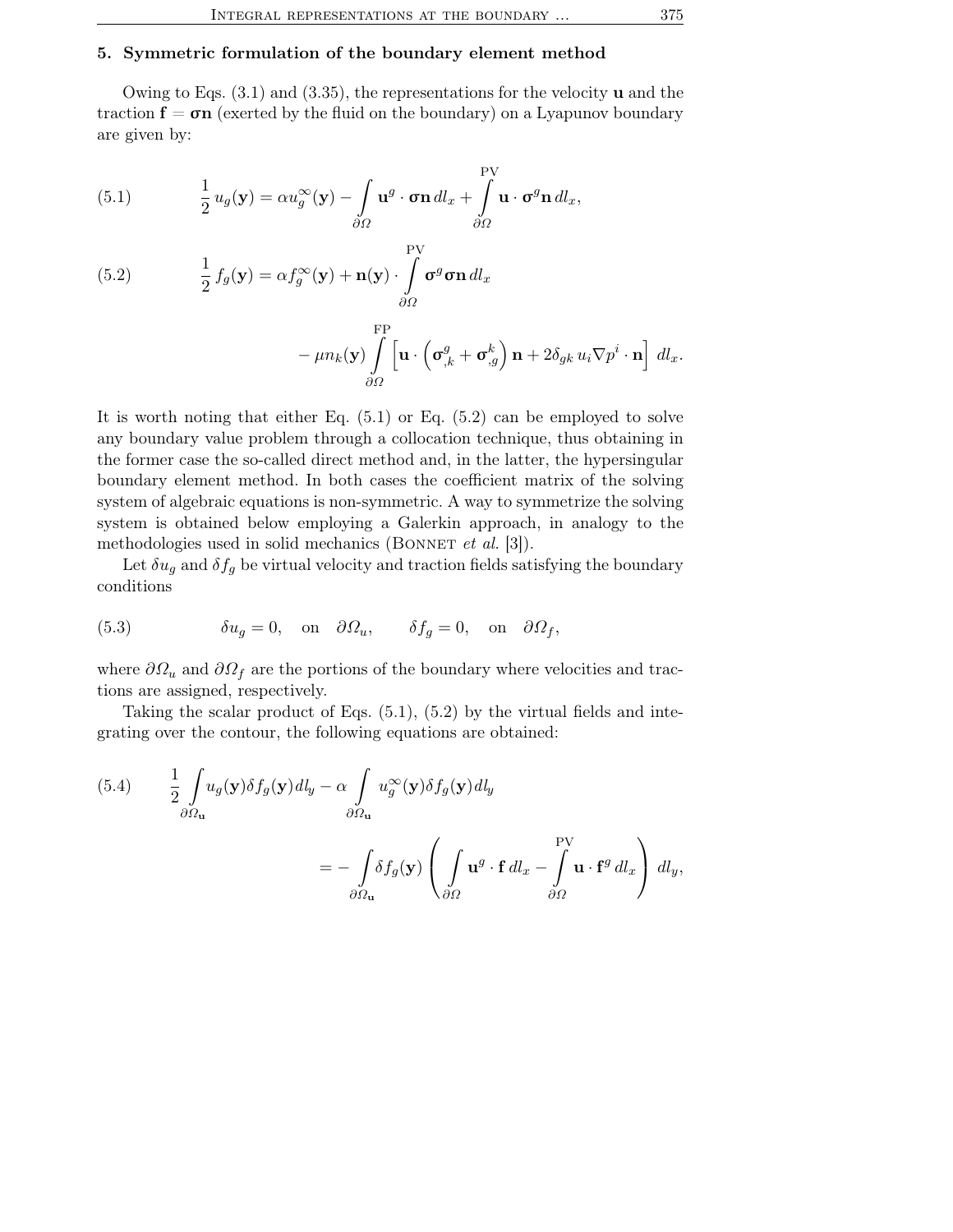376 D. Capuani, D. Bigoni, M. Brun

(5.5) 
$$
\frac{1}{2} \int_{\partial \Omega_{\mathbf{f}}} \delta u_g(\mathbf{y}) f_g(\mathbf{y}) d l_y - \alpha \int_{\partial \Omega_{\mathbf{f}}} \delta u_g(\mathbf{y}) f_g^{\infty}(\mathbf{y}) d l_y
$$

$$
= \int_{\partial \Omega_{\mathbf{f}}} \delta u_g(\mathbf{y}) \left[ \mathbf{n}(\mathbf{y}) \cdot \int_{\partial \Omega} \sigma^g \mathbf{f} d l_x \right] d l_y
$$

$$
- \mu \int_{\partial \Omega_{\mathbf{f}}} \delta u_g(\mathbf{y}) \left\{ n_k(\mathbf{y}) \int_{\partial \Omega} \left[ \mathbf{u} \cdot \left( \sigma_{,k}^g + \sigma_{,g}^k \right) \mathbf{n} + 2 \delta_{gk} u_i \nabla p^i \cdot \mathbf{n} \right] d l_x \right\} d l_y,
$$

which, separating the unknowns and data, can be re-written as

(5.6) 
$$
\frac{1}{2} \int_{\partial \Omega_{\mathbf{u}}} u_g(\mathbf{y}) \delta f_g(\mathbf{y}) d l_y - \alpha \int_{\partial \Omega_{\mathbf{u}}} u_g^{\infty}(\mathbf{y}) \delta f_g(\mathbf{y}) d l_y \n+ \int_{\partial \Omega_{\mathbf{u}}} \delta f_g(\mathbf{y}) \left( \int_{\partial \Omega_{\mathbf{f}}} \mathbf{u}^g \cdot \mathbf{f} d l_x - \int_{\partial \Omega_{\mathbf{u}}} \mathbf{u} \cdot \mathbf{f}^g d l_x \right) d l_y \n= - \int_{\partial \Omega_{\mathbf{u}}} \delta f_g(\mathbf{y}) \left( \int_{\partial \Omega_{\mathbf{u}}} \mathbf{u}^g \cdot \mathbf{f} d l_x - \int_{\partial \Omega_{\mathbf{f}}} \mathbf{u} \cdot \mathbf{f}^g d l_x \right) d l_y,
$$

$$
(5.7) \frac{1}{2} \int_{\partial \Omega_{\mathbf{f}}} \delta u_{g}(\mathbf{y}) f_{g}(\mathbf{y}) d l_{y} - \alpha \int_{\partial \Omega_{\mathbf{f}}} \delta u_{g}(\mathbf{y}) f_{g}^{\infty}(\mathbf{y}) d l_{y}
$$

$$
- \int_{\partial \Omega_{\mathbf{f}}} \delta u_{g}(\mathbf{y}) \left[ \mathbf{n}(\mathbf{y}) \cdot \int_{\partial \Omega_{\mathbf{f}}} \sigma^{g} \mathbf{f} d l_{x} \right] d l_{y}
$$

$$
+ \mu \int_{\partial \Omega_{\mathbf{f}}} \delta u_{g}(\mathbf{y}) \left\{ n_{k}(\mathbf{y}) \int_{\partial \Omega_{\mathbf{u}}} \left[ \mathbf{u} \cdot \left( \sigma_{,k}^{g} + \sigma_{,g}^{k} \right) \mathbf{n} + 2 \delta_{gk} u_{i} \nabla p^{i} \cdot \mathbf{n} \right] d l_{x} \right\} d l_{y}
$$

$$
= \int_{\partial \Omega_{\mathbf{f}}} \delta u_{g}(\mathbf{y}) \left[ \mathbf{n}(\mathbf{y}) \cdot \int_{\partial \Omega_{\mathbf{u}}} \sigma^{g} \mathbf{f} d l_{x} \right] d l_{y}
$$

$$
- \mu \int_{\partial \Omega_{\mathbf{f}}} \delta u_{g}(\mathbf{y}) \left\{ n_{k}(\mathbf{y}) \int_{\partial \Omega_{\mathbf{f}}} \left[ \mathbf{u} \cdot \left( \sigma_{,k}^{g} + \sigma_{,g}^{k} \right) \mathbf{n} + 2 \delta_{gk} u_{i} \nabla p^{i} \cdot \mathbf{n} \right] d l_{x} \right\} d l_{y}.
$$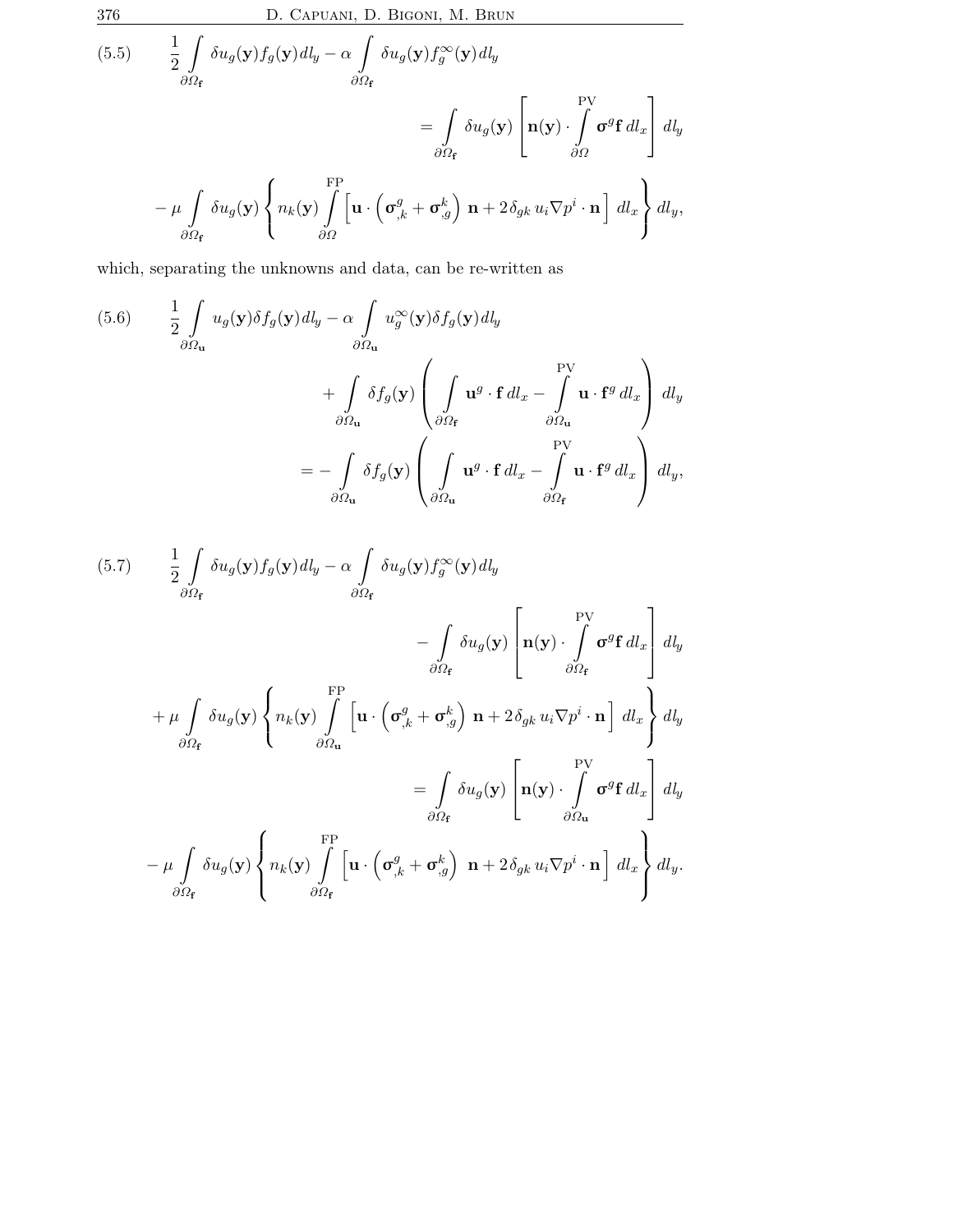Equation  $(5.6)$  and  $(5.7)$  are the starting point to derive a symmetric formulation of the boundary element method. To this purpose, the boundary  $\partial\Omega$  is divided into  $n_e$  elements  $\partial \Omega^e$   $(e = 1, ..., n_e)$ , with subsets  $n_e^u$  and  $n_e^f$  belonging to  $\partial\Omega_u$  and  $\partial\Omega_f$ , respectively (i.e.  $n_e = n_e^u + n_e^f$ ). Within each boundary element  $\partial\Omega^e$ , the following representations for velocities and tractions are chosen:

(5.8) 
$$
u_g(x) = \sum_{\alpha=1}^{n_{\alpha}} \varphi^{\alpha}(x) u_g^{\alpha}, \qquad f_g(x) = \sum_{\beta=1}^{n_{\beta}} \varphi^{\alpha}(x) f_g^{\alpha},
$$

where  $u_g^{\alpha}$  and  $f_g^{\alpha}$  are the nodal values of velocities and tractions, respectively and  $\varphi^{\alpha}$  are the relevant shape functions. Assuming for  $\delta u_g$  and  $\delta f_g$  the same shape functions as in Eqs.  $(5.8)$ , and taking into account that Eqs.  $(5.6)$ ,  $(5.7)$ hold true for every  $\delta u_g$  and  $\delta f_g$ , a linear algebraic system can be obtained in the generic form

(5.9) 
$$
\left[\begin{array}{c} \mathbf{A} & \mathbf{B} \\ \mathbf{D} & \mathbf{C} \end{array}\right] \left[\begin{array}{c} \mathbf{u} \\ \mathbf{f} \end{array}\right] = \left[\begin{array}{c} \mathbf{p} \\ \mathbf{q} \end{array}\right],
$$

representing the governing equations of the discrete model. In Eq. (5.9), vectors u, f collect the unknown nodal values of velocity and tractions, so that the system matrix is obtained by assembling the element sub-matrices

$$
A_{gi}^{\alpha\beta} = -\mu \int_{\partial\Omega_f^e} \varphi^{\alpha}(\mathbf{y}) \left\{ n_k(\mathbf{y}) \int_{\partial\Omega_f^e}^{\text{FP}} \left[ \left( \sigma_{ij,k}^g + \sigma_{ij,g}^k \right) n_j \right. \right. \\ \left. + 2\delta_{gk} p_{,j}^i n_j \right] \varphi^{\beta}(\mathbf{x}) dl_x \right\} dl_y,
$$
\n(5.10)\n
$$
B_{gi}^{\alpha\beta} = \int_{\partial\Omega_f^e} \varphi^{\alpha}(\mathbf{y}) \left[ n_j(\mathbf{y}) \int_{\partial\Omega_u^e}^{\text{PV}} \sigma_{ij}^g \varphi^{\beta}(\mathbf{x}) dl_x \right] dl_y,
$$
\n
$$
C_{gi}^{\alpha\beta} = -\int_{\partial\Omega_u^e} \varphi^{\alpha}(\mathbf{y}) \left( \int_{\partial\Omega_u^e} u_i^g \varphi^{\beta}(\mathbf{x}) dl_x \right) dl_y,
$$
\n
$$
D_{gi}^{\alpha\beta} = \int_{\partial\Omega_u^e} \varphi^{\alpha}(\mathbf{y}) \left( \int_{\partial\Omega_f^e}^{\text{PV}} \sigma_{ij}^g n_j \varphi^{\beta}(\mathbf{x}) dl_x \right) dl_y
$$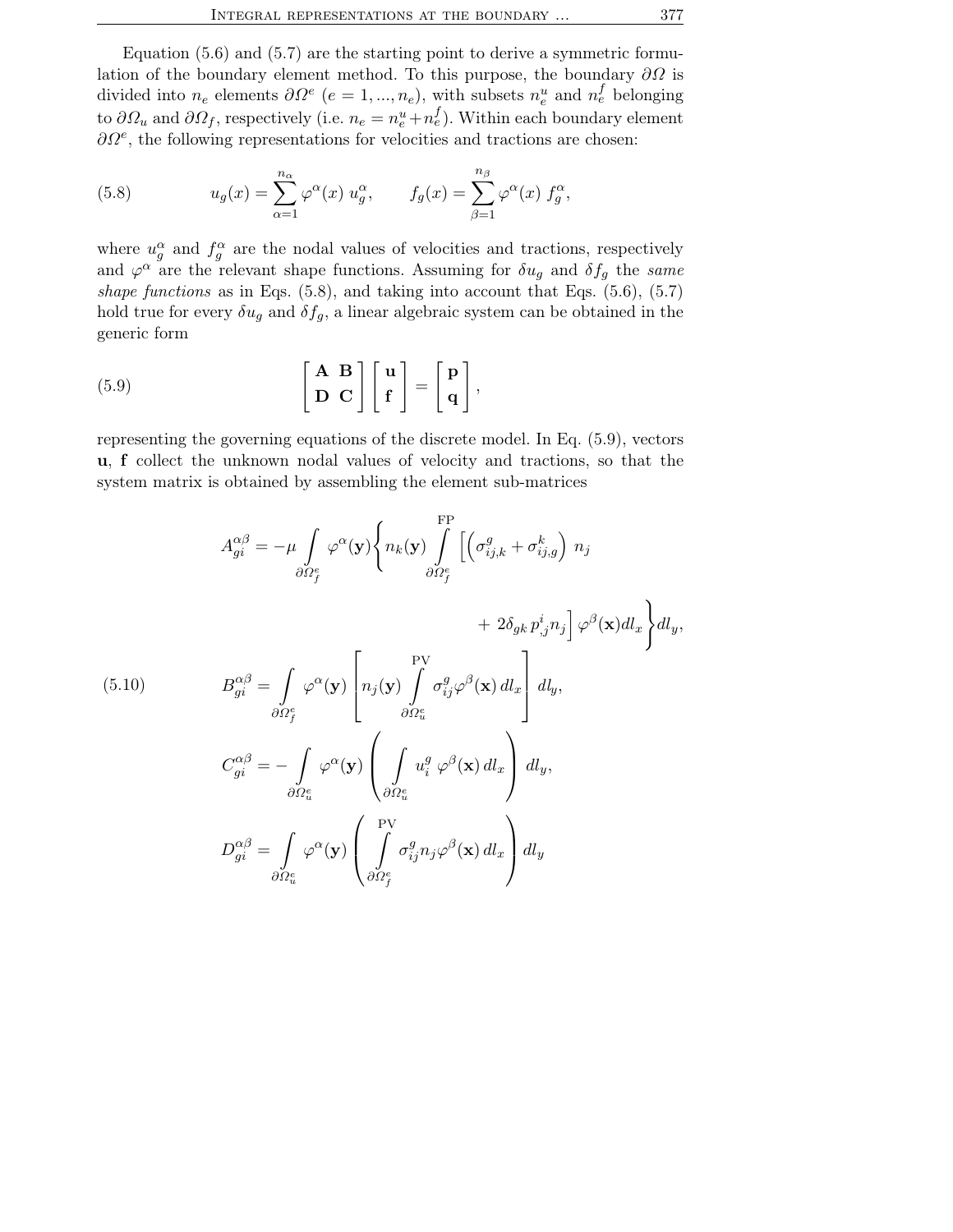and vectors on the right-hand side are given, for node  $\alpha$  of each element, by

(5.11) 
$$
p_g^{\alpha} = \frac{1}{2} \int_{\partial \Omega_f^e} \varphi^{\alpha}(\mathbf{y}) f_g(\mathbf{y}) d\mathbf{l}_y - \alpha \int_{\partial \Omega_f^e} \varphi^{\alpha}(\mathbf{y}) f_g^{\infty}(\mathbf{y}) d\mathbf{l}_y
$$

$$
- \int_{\partial \Omega_f^e} \varphi^{\alpha}(\mathbf{y}) \left[ n_j(\mathbf{y}) \int_{\partial \Omega_f}^{\text{PV}} \sigma_{ij}^g f_i d\mathbf{l}_x \right] d\mathbf{l}_y
$$

$$
+ \mu \int_{\partial \Omega_f^e} \varphi^{\alpha}(\mathbf{y}) \left\{ n_k(\mathbf{y}) \int_{\partial \Omega_u}^{\text{FP}} \left[ u_i(\sigma_{ij,k}^g + \sigma_{ij,g}^k) n_j + 2 \delta_{gk} u_i p_{,j}^i n_j \right] d\mathbf{l}_x \right\} d\mathbf{l}_y,
$$

$$
q_g^{\alpha} = \frac{1}{2} \int_{\partial \Omega_u^e} u_g(\mathbf{y}) \varphi^{\alpha}(\mathbf{y}) d\mathbf{l}_y - \alpha \int_{\partial \Omega_u^e} u_g^{\infty}(\mathbf{y}) \varphi^{\alpha}(\mathbf{y}) d\mathbf{l}_y
$$

$$
+ \int_{\partial \Omega_u^e} \varphi^{\alpha}(\mathbf{y}) \left( \int_{\partial \Omega_f} u_i^g f_i d\mathbf{l}_x - \int_{\partial \Omega_u} u_i f_i^g d\mathbf{l}_x \right) d\mathbf{l}_y.
$$

Simple algebra, omitted for brevity, shows that  $\mathbf{D} = \mathbf{B}^T$  so that the system matrix appearing in (5.9) turns out to be symmetric, a feature characteristic of the Galerkin boundary element formulation. The formulation is well-known in the context of compressible elasticity (BONNET el al.  $[3]$ ), but it has never been extended to include the incompressible limit. More in detail, we have proved that the formulation of linear elasticity becomes coincident with that represented by linear system (5.9) in the limit when Poisson's ratio  $\nu$  is 0.5, since also Eqs. (3.1) and (3.35) coincide in that limit, a circumstance occurring also in the usual unsymmetric collocation formulation. Therefore, since the solution of a problem involving Stokes flow can be obtained employing tractions and velocities at the boundary as unknowns [see Eqs. (5.9)–(5.11)], numerical codes developed for linear elasticity can be employed taking  $\nu = 0.5$ . Obviously, the calculation of the stress and pressure at the boundary cannot be pursued just using the abovementioned codes, but it requires the use of Eqs. (3.10) and (3.30) or Eqs. (3.16) and (3.35).

#### 6. Numerical examples

Examples of implementation of the symmetric Galerkin method in the context of elasticity have been given, among others, by BONNET [2], FRANGI and NOVATI [5], BONNET et al. [3], and PANZECA et al. [13]. To test the validity of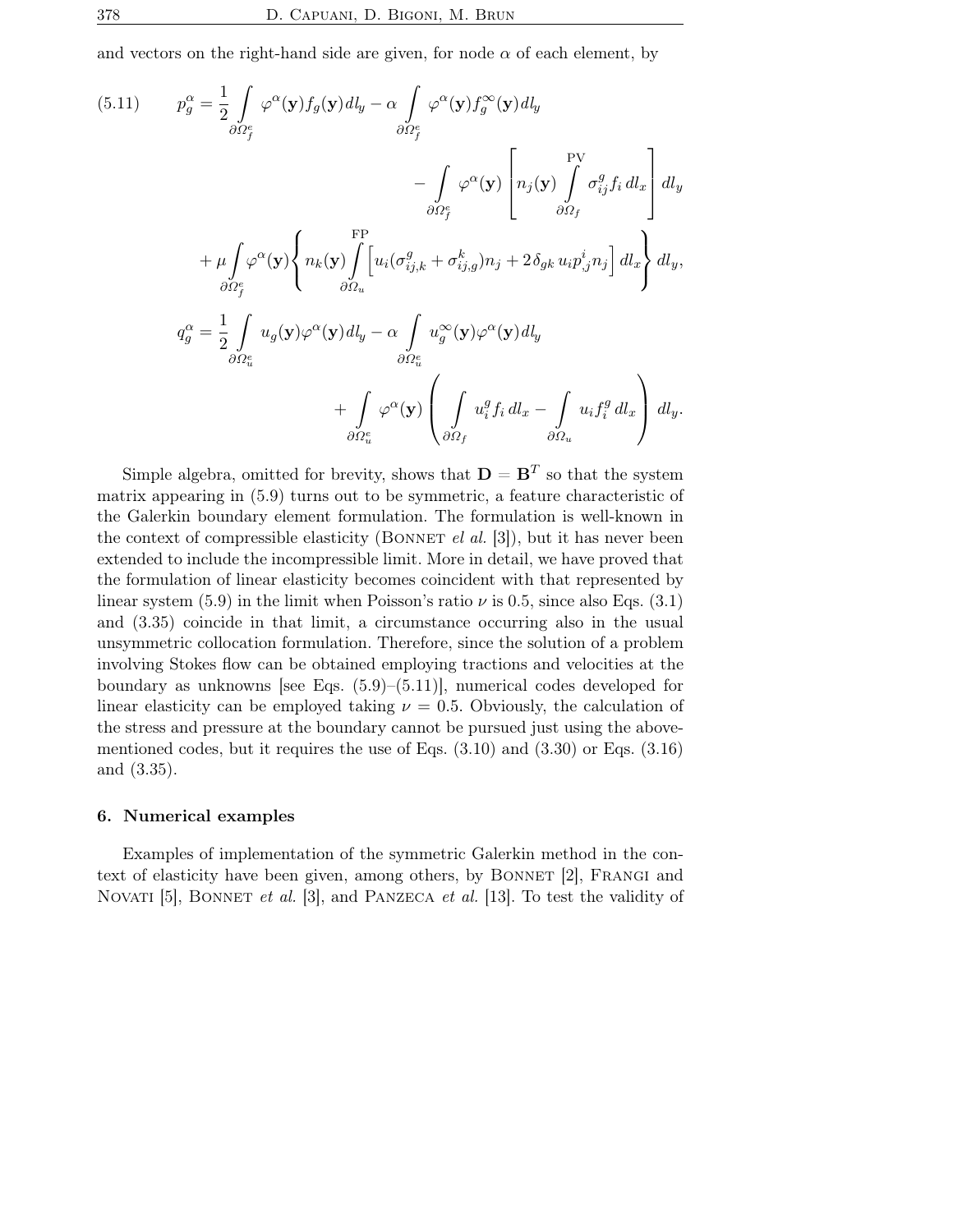the method proposed in the present paper a FORTRAN code, developed within the context of elasticity by Frangi and Novati [5], has been modified to solve the Stokes viscous flow.

Results relative to the problem of shear flow over a rectangular cavity, with velocities prescribed on the whole boundary, are presented in Fig. 3; in the figure, computed velocity profiles are reported together with the employed boundary discretization and a sketch of the analyzed problem. Two geometries have been considered, corresponding to the two aspect ratios  $a/b = 1/20$  and  $a/b = 1/5$ . The same problem was also solved numerically by HIGDON ([7], his Figs. 6b and 9a, respectively) and, in agreement with his results, our solution shows that a single eddy occupies the whole cavity for the aspect ratio  $a/b = 1/20$ , whereas a secondary eddy appears at the bottom of the cavity for  $a/b = 1/5$ .



FIG. 3. Shear flow over rectangular cavities. Aspect ratios  $a/b = 1/20$  and  $a/b = 1/5$  have been considered.

The computation of the double integrals involved in the symmetric Galerkin formulation (SGBEM) is a computational difficulty, which does not arise in the collocation method (CBEM). On the other hand, the CBEM requires the storage and the inversion of the full unsymmetric matrix of the solving system. The differences between the two techniques become particularly important when the RAM limit is approached: in this case the SGBEM highlights its advantages. Moreover, the sum of the CPU times needed for the computation and for the solution of the final system becomes smaller for SGBEM than for CBEM, when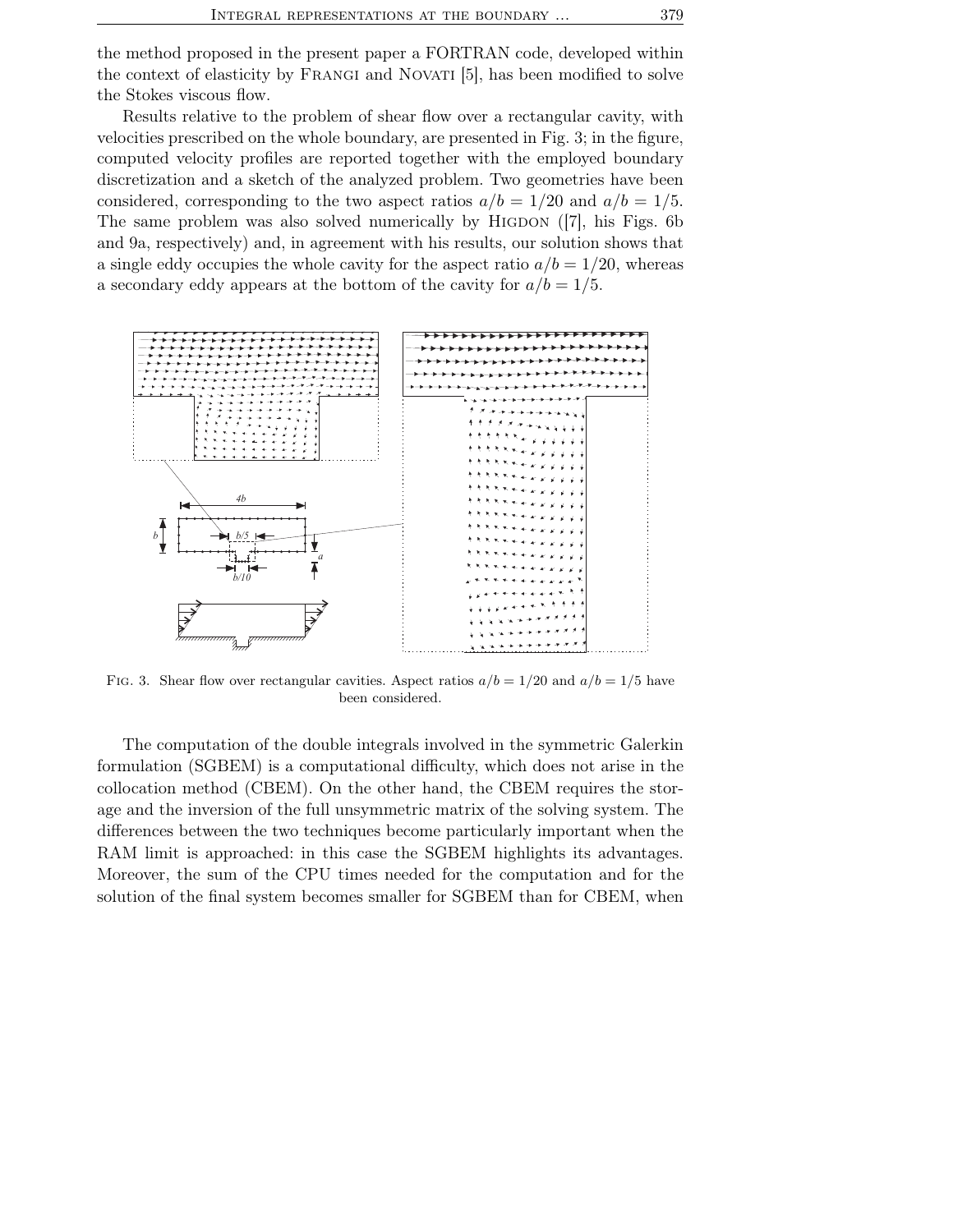the degrees of freedom are increased. To clarify this point with an example, the problem of a Couette flow in a square domain is considered, where a pure, uniform shear stress is applied on the boundary. The domain is discretised with an increasing number of elements and solved with CBEM and SGBEM. Results are reported in Fig. 4, showing the CPU time (expressed in seconds, of a Pentium III, 1GHz) required to build the final system (computation time) and to solve it (solution time), versus the number of degrees of freedom.

It can be concluded from Fig. 4 that the symmetric method results to be more convenient than the collocation method when the number of degrees of freedom exceeds  $\sim$  3000.



Fig. 4. CPU computation and solution times versus the number of degrees of freedom (DOF), for a Couette flow on a square domain.

#### 7. Conclusions

A symmetric Galerkin formulation for the Stokes flow has been given for both cases of flow confined within a closed domain or flow past an inclusion (for instance in the form of a rigid particle or a bubble). The advantage of the formulation is the symmetry of the final system of equations, which can be easily coupled to the equation systems derived from finite elements. The development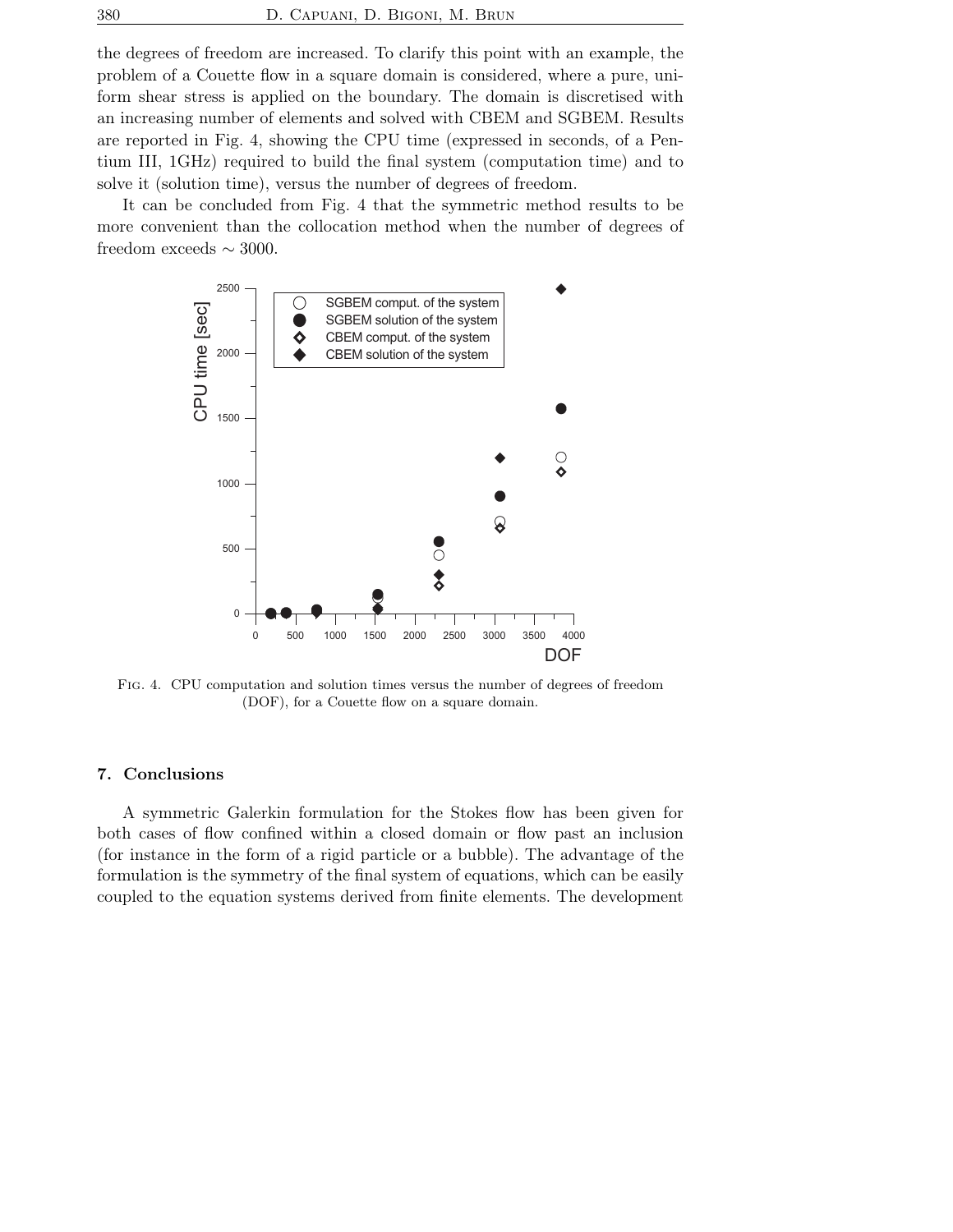of the technique required the determination of integral representations at the boundary for pressure and velocity gradient (and thus for stress). These have been obtained in the general case of a boundary with corners and curved profile.

## Acknowledgments

The authors thank Dr. Attilio Frangi (Politecnico di Milano), for many constructive discussions and for having made his numerical code available to us.

D.B. and M.B. gratefully acknowledge the financial support from MIUR-COFIN 2003 "Fenomeni di degrado meccanico di interfacce in sistemi strutturali: applicazioni in ingegneria civile e a campi di ricerca emergenti". D.C. thanks for financial support from M.U.R.S.T. (University of Ferrara, Ferrara, Italy).

## Appendix A. A regularized expression for pressure in the case of a bubble

We consider here the special case of a bubble suspended in an ambient viscous liquid analyzed by Pozrikidis [19]. For a closed contour not enclosing the singularity point y, the divergence theorem implies that the following condition holds

(A.1) 
$$
\oint p^g n_g dl_x = \int_{\partial \Omega - \partial \Omega_{\varepsilon} + \Gamma_{\varepsilon}} p^g(\mathbf{x}, \mathbf{y}) n_g(\mathbf{x}) dl_x = 0,
$$

so that

(A.2) 
$$
\int_{\partial\Omega} n_g p^g \, dl_x = \frac{1}{2} \, .
$$

Therefore substituting Eq.  $(3.11)$  into Eq.  $(3.10)$  and using Eq.  $(A.2)$  yields

(A.3) 
$$
\frac{1}{2} p(\mathbf{y}) = p^{\infty}(\mathbf{y}) - \frac{1}{2} (p_B - \gamma \kappa(\mathbf{y}))
$$
  
\n
$$
+ \gamma \int_{\partial \Omega} (\kappa(\mathbf{x}) - \kappa(\mathbf{y})) n_g p^g dl_x - 2\mu \int_{\partial \Omega} \nabla p^g \cdot \mathbf{n} (u_g^{\infty}(\mathbf{x}) - u_g^{\infty}(\mathbf{y})) dl_x.
$$

Keeping into account condition  $[3.11]$  of POZRIKIDIS  $[19]$ , Eq.  $(A.3)$  coincides with Eq.  $(3.18)$  of POZRIKIDIS [19] [note the difference in the sign of our function  $\nabla p^{g}$ , Eq. (2.8), with respect to the analogous definition (3.4b) of Pozrikidis.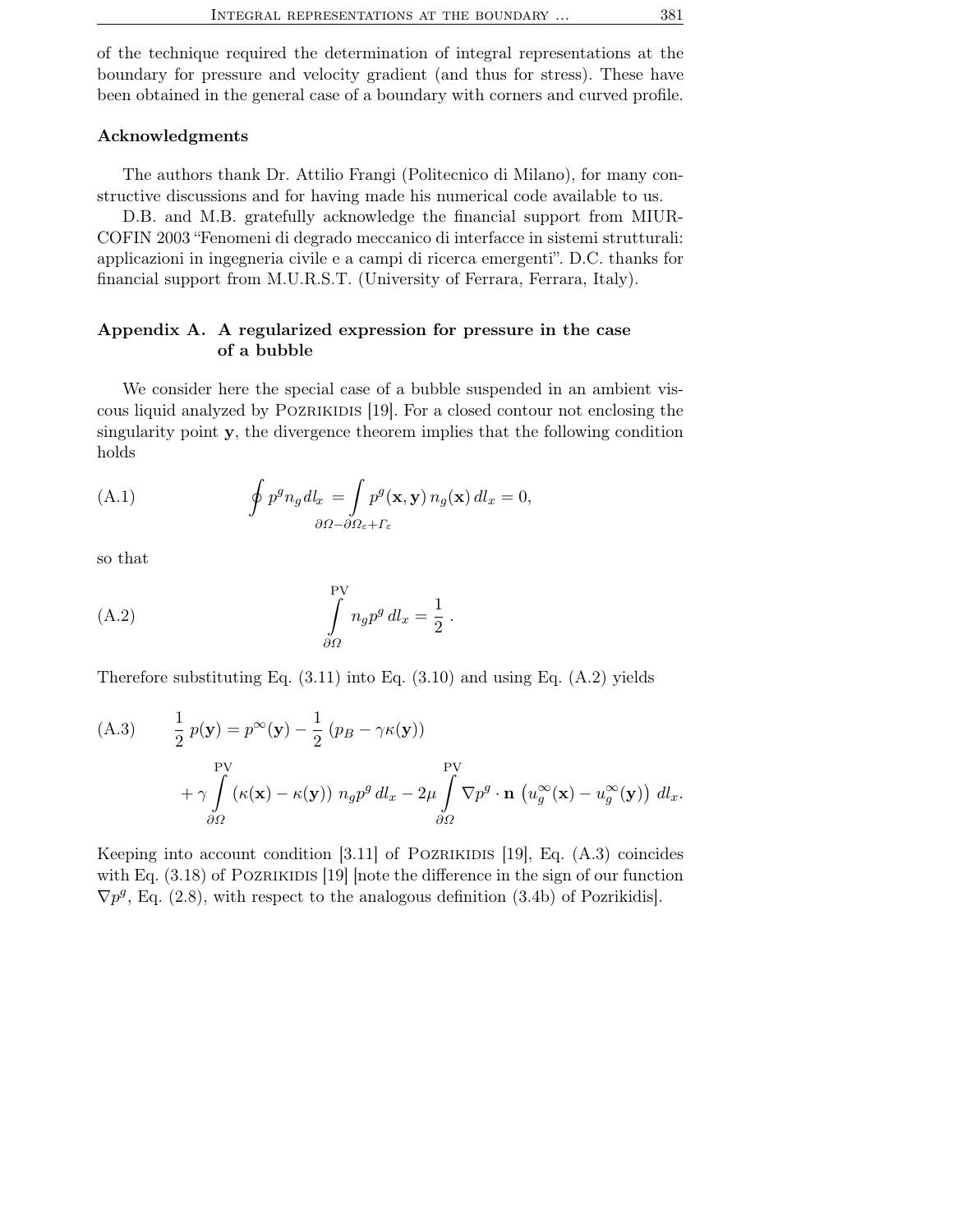# Appendix B. Expressions for pressure and velocity gradient for a rigid particle

We consider here the case of viscous flow past a rigid particle analyzed, among others, by Youngren and Acrivos (1975) and Liron and Barta (1992). The velocity at the contact between fluid and particle satisfies Poisson's theorem of rigid body motion, so that it can be expressed in the form:

$$
u(x) = u(y) + \omega \times (x - y),
$$

where  $\bf{u}$  and  $\bf{\omega}$  are the translational and angular velocities, respectively,  $\bf{x}$  and y are generic points on the rigid boundary  $\partial\Omega$ , so that  $\mathbf{x} - \mathbf{y} = \mathbf{r}$  in our case. Standard arguments can be employed to show that

(B.2) 
$$
(C_i^g - \delta_i^g)u_i(\mathbf{y}) = \int_{\partial\Omega} \left(\mathbf{u}(\mathbf{y}) + \boldsymbol{\omega} \times \mathbf{r}\right) \cdot \boldsymbol{\sigma}^g(\mathbf{x}, \mathbf{y}) \mathbf{n} \, dl_x,
$$

(B.3) 
$$
- \frac{1}{2\pi} [\theta'_1(0) \mathbf{t}(\theta_1) + \theta'_0(0) \mathbf{t}(\theta_0)] \cdot \mathbf{u}(\mathbf{y})
$$

$$
= \int_{\partial \Omega} (\mathbf{u}(\mathbf{y}) + \mathbf{\omega} \times \mathbf{r})_g \nabla p^g(\mathbf{x}, \mathbf{y}) \cdot \mathbf{n} \, dl_x,
$$

for points **x** and **y** lying on  $\partial\Omega$ .

We consider now a contour along the boundary of the particle, but ruling out the point **y** with a small circle of radius  $\varepsilon$ . Along this circular contour  $\mathbf{r} = r \mathbf{n}$ , so that

(B.4) 
$$
\mathbf{\omega} \times \mathbf{r} \cdot \mathbf{\sigma}^g \mathbf{n} = (\mathbf{\omega} \times \mathbf{r})_g \nabla p^g \cdot \mathbf{n} = 0,
$$

and thus taking the limit  $\varepsilon \to 0$  we get

(B.5) 
$$
(C_i^g - \delta_i^g)u_i(\mathbf{y}) = \mathbf{u}(\mathbf{y}) \cdot \int_{\partial \Omega} \sigma^g(\mathbf{x}, \mathbf{y}) \mathbf{n} \, dl_x,
$$

(B.6) 
$$
-\frac{1}{2\pi} \left[ \theta'_1(0) \mathbf{t}(\theta_1) + \theta'_0(0) \mathbf{t}(\theta_0) \right] \cdot \mathbf{u}(\mathbf{y}) = u_g(\mathbf{y}) \int_{\partial \Omega}^{\rm FP} \nabla p^g(\mathbf{x}, \mathbf{y}) \cdot \mathbf{n} \, dl_x.
$$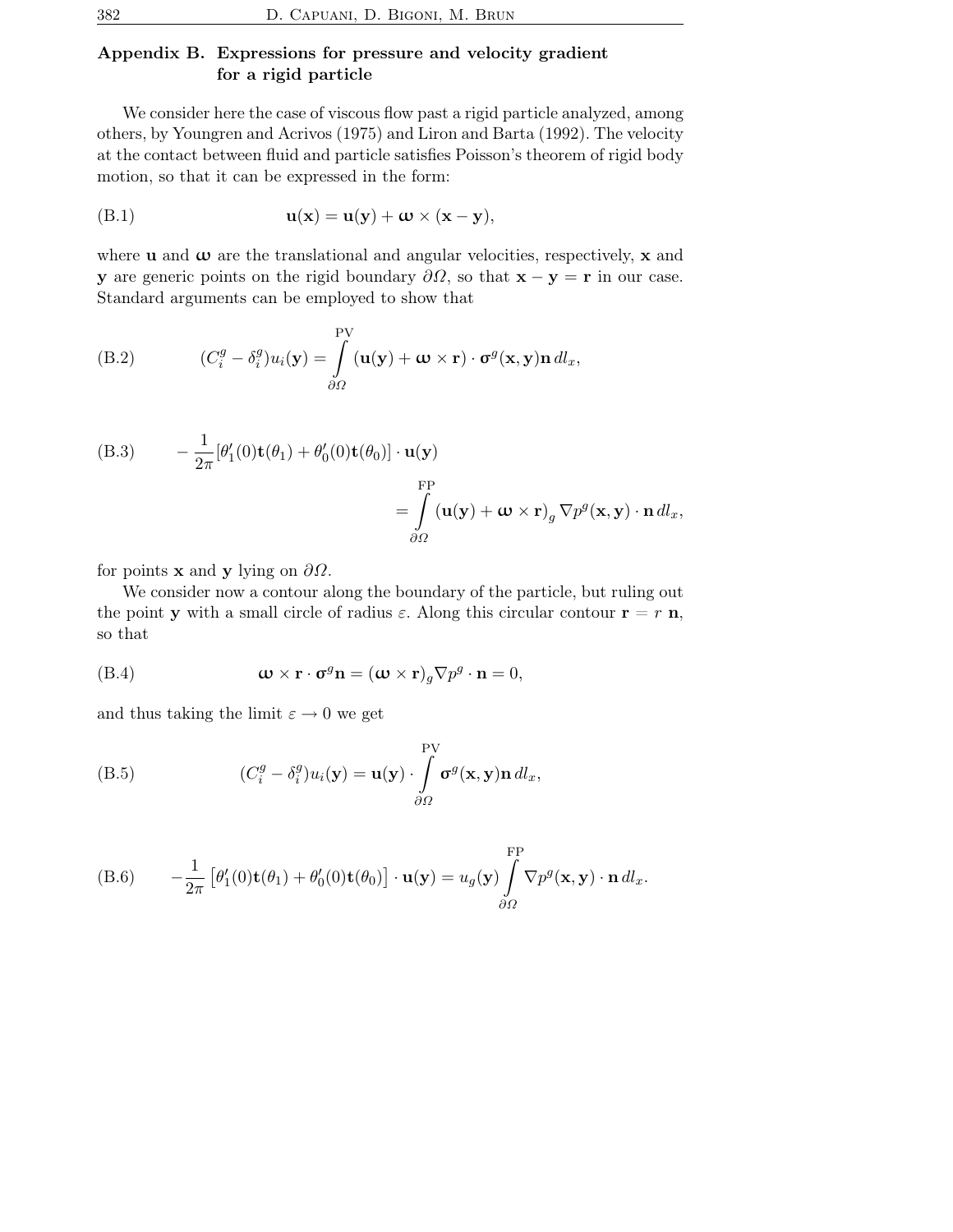Taking Eq. (B.5) into account, Eq. (3.1) simplifies to

(B.7) 
$$
u_g(\mathbf{y}) = u_g^{\infty}(\mathbf{y}) - \int_{\partial \Omega} \mathbf{u}^g(\mathbf{x}, \mathbf{y}) \cdot \boldsymbol{\sigma} \mathbf{n} \, dl_x,
$$

which holds true also for corner points and coincides with Eq.  $(2.3.30)$  of POZRIKIDIS [14], given for Lyapunov boundary.

Taking Eq. (B.6) into account, Eq. (3.15) reduces to

(B.8) 
$$
\frac{\theta_1 - \theta_0}{2\pi} p(\mathbf{y}) - 2\mu \mathbf{C} \cdot \nabla \mathbf{u}(\mathbf{y}) = p^{\infty}(\mathbf{y}) + \int_{\partial \Omega}^{\text{PV}} (\sigma \mathbf{n})_g p^g dl_x,
$$

which for smooth boundary becomes:

(B.9) 
$$
\frac{1}{2}p(\mathbf{y}) = p^{\infty}(\mathbf{y}) + \int_{\partial\Omega}^{\text{PV}} (\boldsymbol{\sigma}\mathbf{n})_g p^g dl_x,
$$

a formula implicitly derived by Liron and Barta [10].

In addition to the above, we note now that for smooth boundaries

(B.10) 
$$
\int_{\partial\Omega} \left( \mathbf{u}(\mathbf{x}) - \mathbf{u}(\mathbf{y}) \right) \cdot \left( \sigma_{,k}^g + \sigma_{,g}^k \right) \mathbf{n} \, dl_x = 0,
$$

so that Eqs. (3.30) and (3.35) become

(B.11) 
$$
\frac{1}{2}\sigma_{gk}(\mathbf{y}) = \sigma_{gk}^{\infty}(\mathbf{y}) - \int_{\partial\Omega}^{\text{PV}} (\sigma^g \sigma \mathbf{n})_k \, dl_x,
$$

from which multiplication by the inward unit normal  $n_k(\mathbf{y})$  yields the expression proposed by Liron and Barta [10] [their Eq. (2.11) with an opposite normal to the boundary]

(B.12) 
$$
\frac{1}{2}f_g(\mathbf{y}) = f_g^{\infty}(\mathbf{y}) - \mathbf{n}(\mathbf{y}) \cdot \int_{\partial \Omega} \sigma^g \sigma \mathbf{n} \, dl_x,
$$

referred to a Lyapunov boundary, with  $f_g = \sigma_{gk} n_k$ .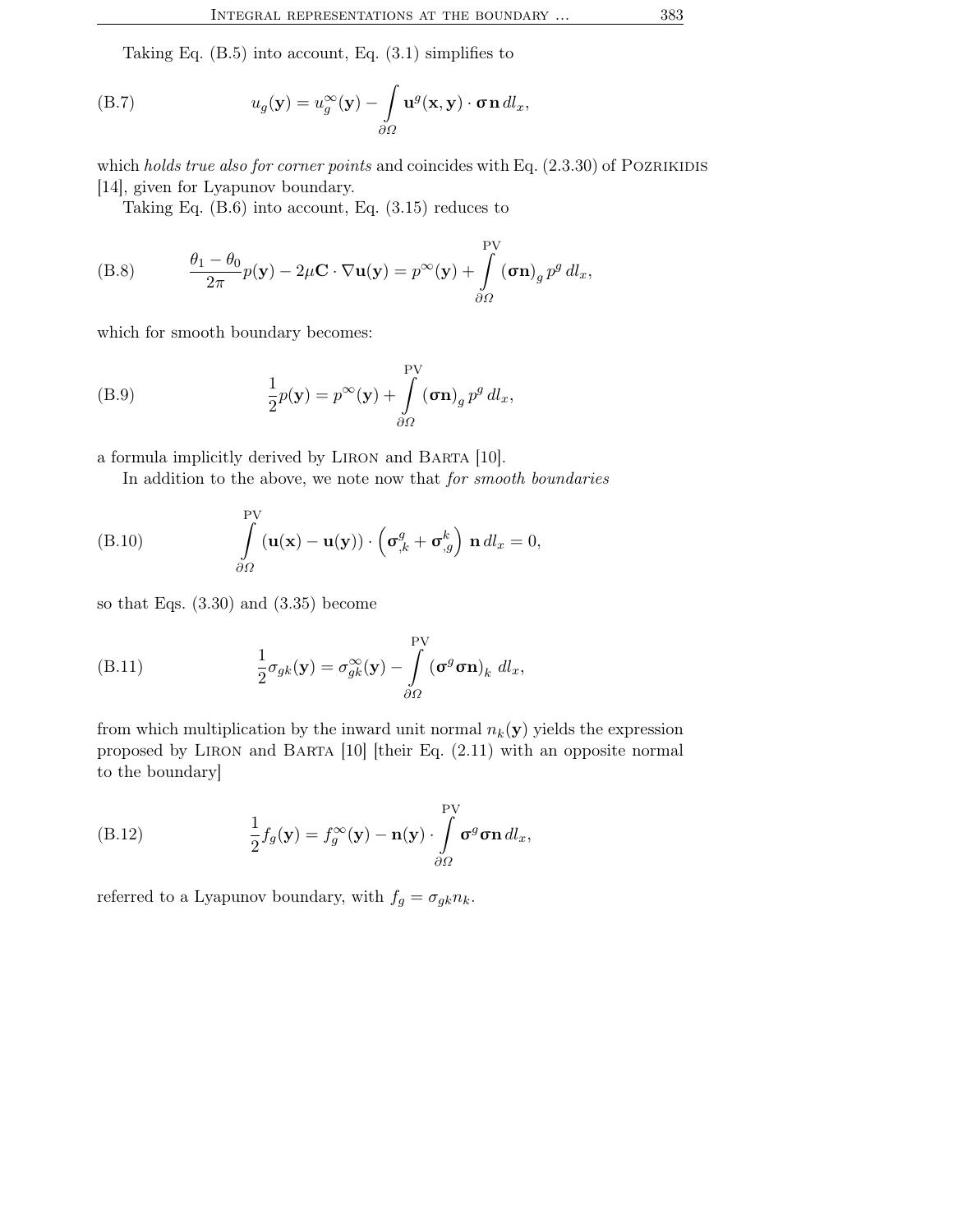### References

- 1. D. Bigoni, and D. Capuani, Green's function for incremental nonlinear elasticity: shear bands and boundary integral formulation, J. Mech. Phys. Solids, 50, 471–500, 2002.
- 2. M. Bonnet, Boundary integral equation methods for solids and fluids, Wiley, 1995.
- 3. M. BONNET, G. MAIER, and POLIZZOTTO, Symmetric Galerkin boundary element methods, Appl. Mech. Rev., 51, 669–704, 1998.
- 4. R. Courant, and D. Hilbert, Methods of Mathematical Physics. Vol. II. J. Wiley and Sons, New York 1962.
- 5. A. Frangi, and G. Novati, Symmetric BE method in two-dimensional elasticity: evaluation of double integrals for curved elements, Comput. Mech., 19, 58–68, 1996.
- 6. M. Guiggiani, Hypersingular boundary integral equations have an additional free term, Comp. Mech., 16, 245–248.
- 7. J.J.L. HIGDON, Stokes flow in arbitrary two-dimensional domains: shear flow over ridges and cavities, J. Fluid Mech., 159, 195-226, 1995.
- 8. O.A. LADYZHENSKAYA, The mathematical theory of viscous incompressible flow, Gordon and Breach, New York 1963.
- 9. H. LAMB, Hydrodynamics. 6-th ed., Cambridge University Press, 1932.
- 10. N. Liron and E. Barta, Motion of a rigid particle in Stokes flow: a new second-kind boundary-integral equation formulation, J. Fluid Mech., 238, 579–598, 1992.
- 11. V. Mantič and F. Paris, Symmetry properties of the kernels of the hypersingular integral and the corresponding regularized integral in the 2D Somigliana stress identity for isotropic materials, Eng. Anal. Boundary Elements, 20, 163–168, 1997.
- 12. P. PAKDEL and S. KIM, Traction singularities on sharp corners and edges in Stokes flow, Chem. Eng. Comm., 148-150, 257-269, 1996.
- 13. T. PANZECA, F. CUCCO and S. TERRAVECCHIA, Symmetric boundary element method versus finite element method, Comp. Meth. Appl. Mech. Eng., 191, 3347–3367, 2002.
- 14. Pozrikidis, C., Boundary integral and singularity methods for linearized viscous flow, Cambridge University Press, 1992.
- 15. C. POZRIKIDIS, Stokes flow in the presence of interfaces in boundary element applications in fluid mechanics, H. POWER [Ed.], Computational Mechanics Publications, Southampton 1995.
- 16. C. POZRIKIDIS, Introduction to theoretical and computational fluid dynamics, Oxford University Press, New York 1997.
- 17. C. POZRIKIDIS, Numerical studies of singularity formation at free surfaces and fluid interfaces in two-dimensional Stokes flow, J. Fluid Mech., 331, 145–167, 1997.
- 18. C. POZRIKIDIS, Numerical studies of cusp formation at fluid interfaces in Stokes flow, J. Fluid Mech., 357, 29–57, 1998.
- 19. C. POZRIKIDIS, Expansion of a compressible gas bubble in Stokes flow, J. Fluid Mech., 442, 171–189, 2001.